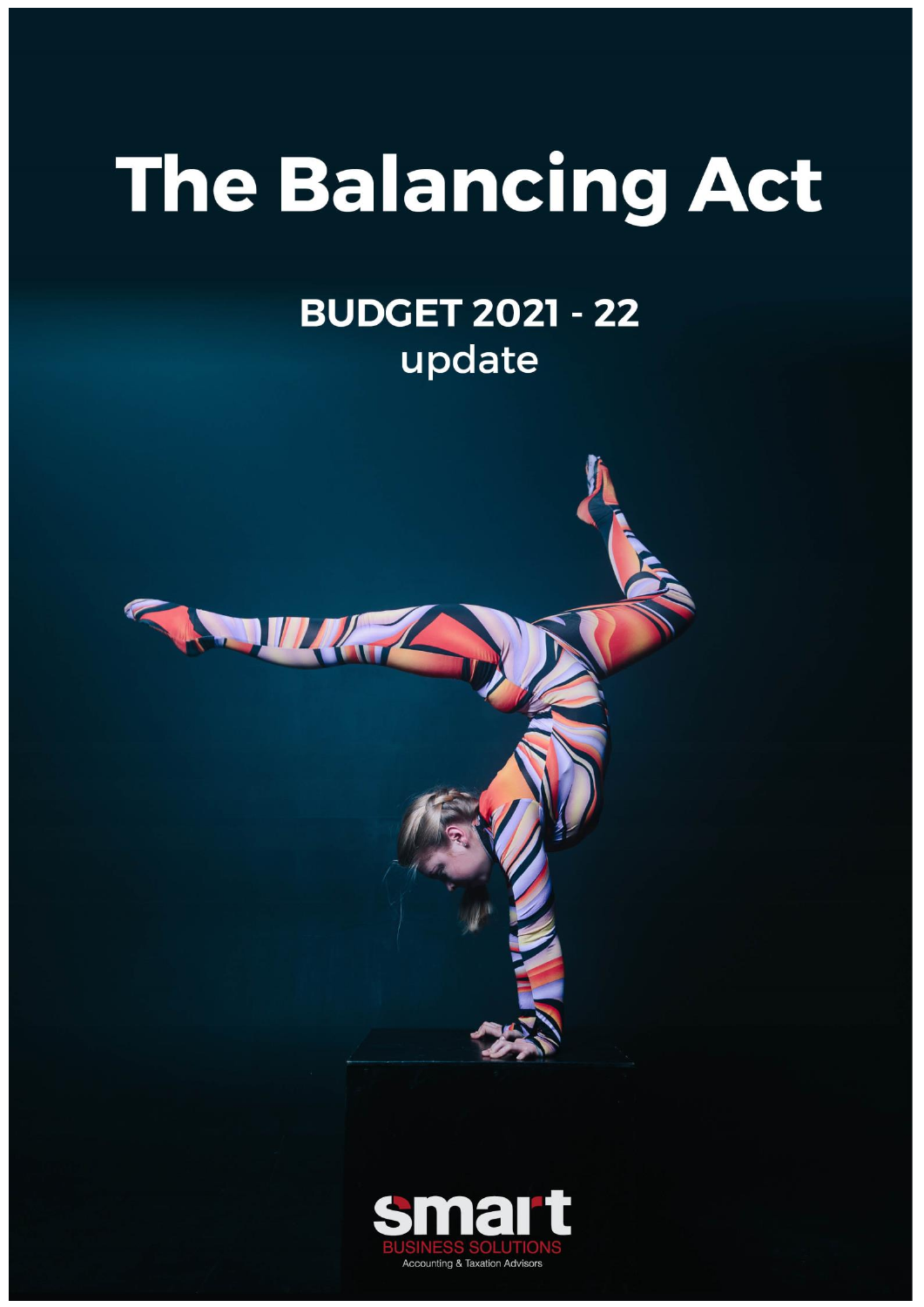

# Contents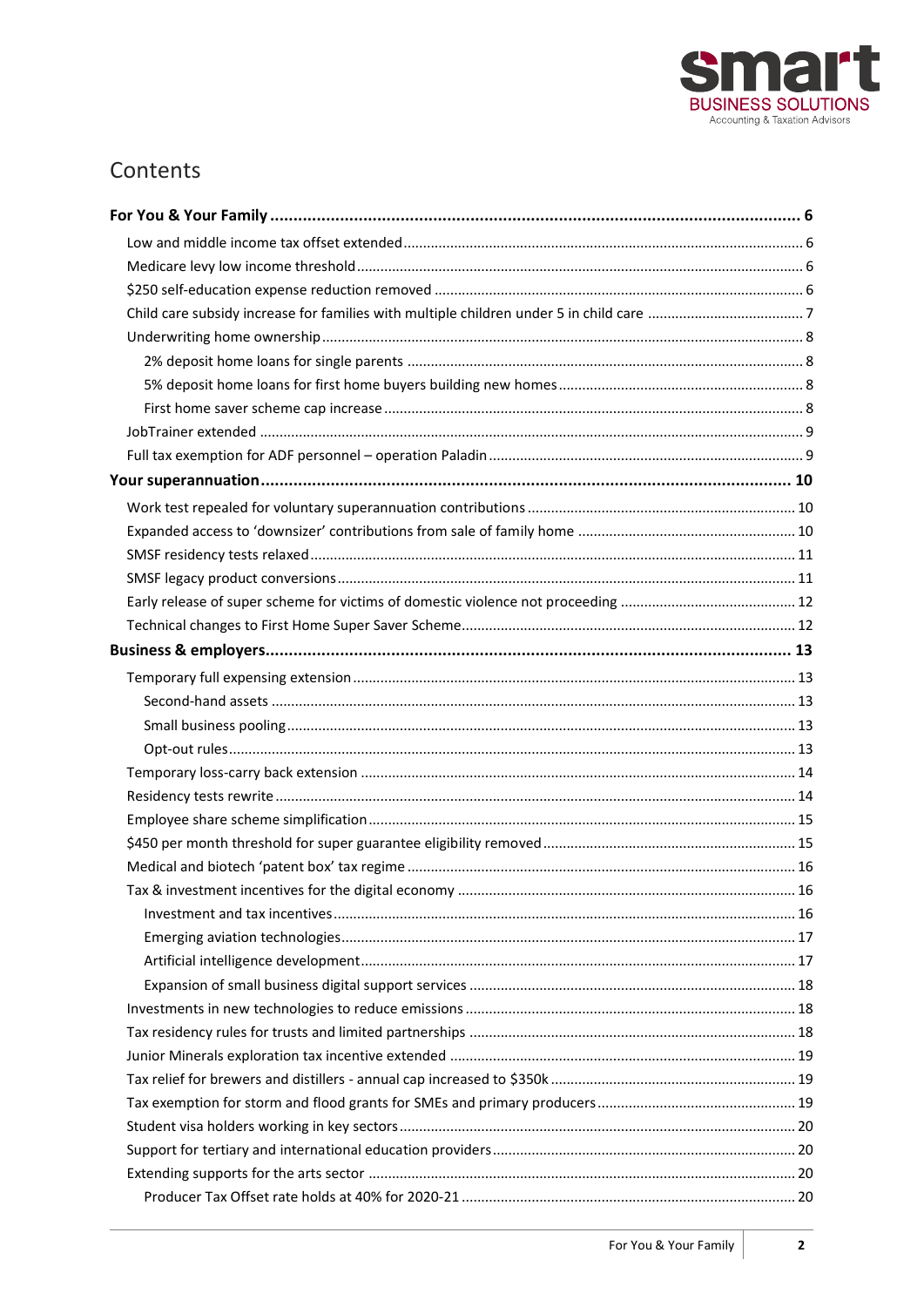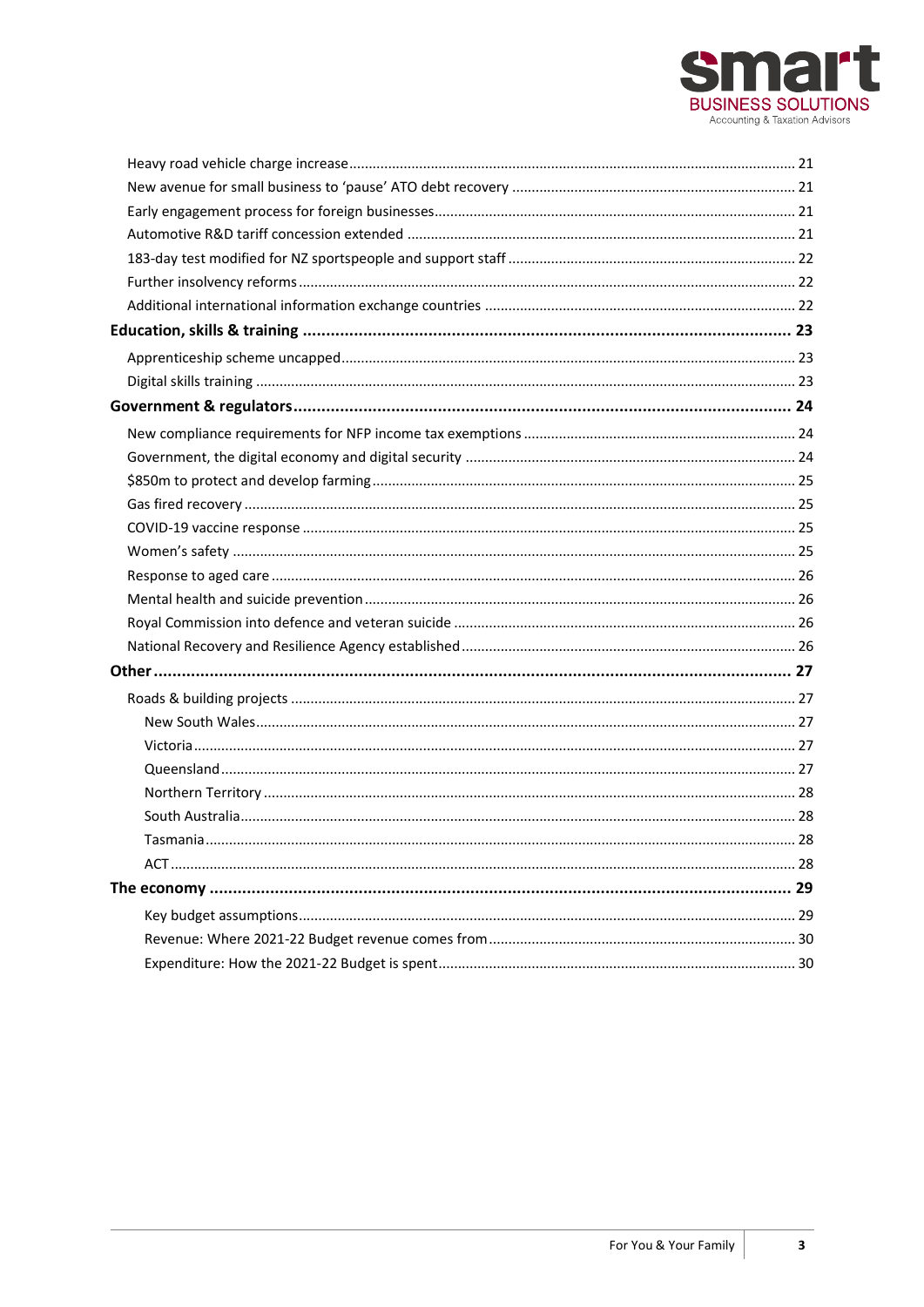

The information contained herein is provided on the understanding that it neither represents nor is intended to be advice or that the authors or distributor is engaged in rendering legal or professional advice. Whilst every care has been taken in its preparation no person should act specifically on the basis of the material contained herein. If assistance is required, professional advice should be obtained.

The material contained in the Budget 2021-22 Update should be used as a guide in conjunction with professional expertise and judgement. All responsibility for applications of the Budget 2021-22 Update and for the direct or indirect consequences of decisions based on the Budget 2021-22 Update rests with the user. Knowledge Shop Pty Ltd, SMART Business Solutions directors and authors or any other person involved in the preparation and distribution of this guide, expressly disclaim all and any contractual, tortious or other form of liability to any person in respect of the Budget 2021-22 Update and any consequences arising from its use by any person in reliance upon the whole or any part of the contents of this guide.

#### Copyright © Knowledge Shop Pty Ltd. 12 May 2021

All rights reserved. No part of the Budget 2021-22 Budget should be reproduced or utilised in any form or by any means, electronic or mechanical, including photocopying, recording or by information storage or retrieval system, other than specified without written permission from Knowledge Shop Pty Ltd.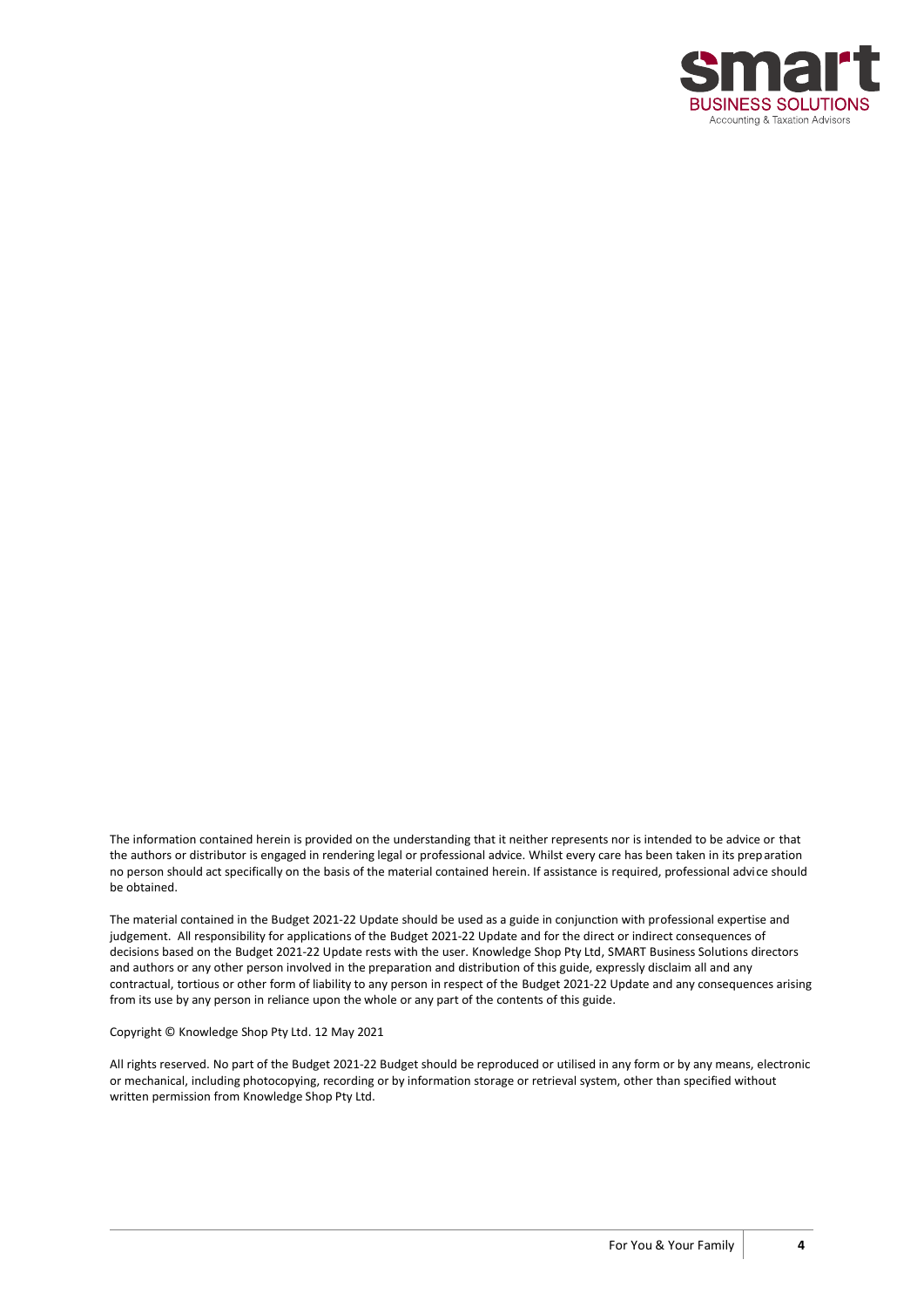# **Budget 2021-22: The Balancing Act Budget**

**The 2021-22 Federal Budget is a balancing act between a better than anticipated deficit (\$106 bn), an impending election, and the need to invest in the long term.**

Key initiatives include:

- Extension of temporary full expensing and loss-carry back providing immediate deductions for business investment in capital assets
- Introduction of a 'patent box' offering tax concessions on income derived from medical and biotech patents
- Tax and investment incentives for the digital economy
- Extension of the low and middle income tax offset
- Child care subsidy increase for families with multiple children
- \$17.7 billion over 5 years to reform aged care
- \$2.3 billion on mental health infrastructure and programs
- New and extended home ownership programs for first home owners and single parents

It is also a human budget (cynics would say voter focussed), with \$17.7 billion dedicated to aged care, more money in the pockets of low income earners, the COVID vaccine rollout, \$2 billion for mental health, a women's economic package including a child care subsidy increase and funding to prevent violence, and a Royal Commission into defence and veteran suicide.

There will also be a lot of money flowing through to the private sector to those that are capable of developing new technologies. Momentum and drive to develop new initiatives is a strong theme and in some circumstances the Government will offset the risk of those initiatives – if you are in the right sectors.

The \$1.2 billion digital economy strategy seeks to rewrite Australia's underlying infrastructure and incentivise business to boldly develop towards a digital future. The program is broad from upskilling the workforce, the expansion of consumer digital rights, the development of SME digitisation, Government service delivery, to cybersecurity.

Beyond digital, co-funding and seed capital is available to those developing new technologies that reduce emissions, and grow new export markets and jobs in this sector.

Productivity is a key take-out with several measures targeted at encouraging industry to innovate and develop including the extension of full expensing and the loss carry back measures.

If we can assist you to take advantage of any of the Budget measures, or to risk protect your position, please let us know.

**Shannon Smit, Director SMART Business Solutions (03) 5911 7000 reception@smartbusinesssolutions.com.au**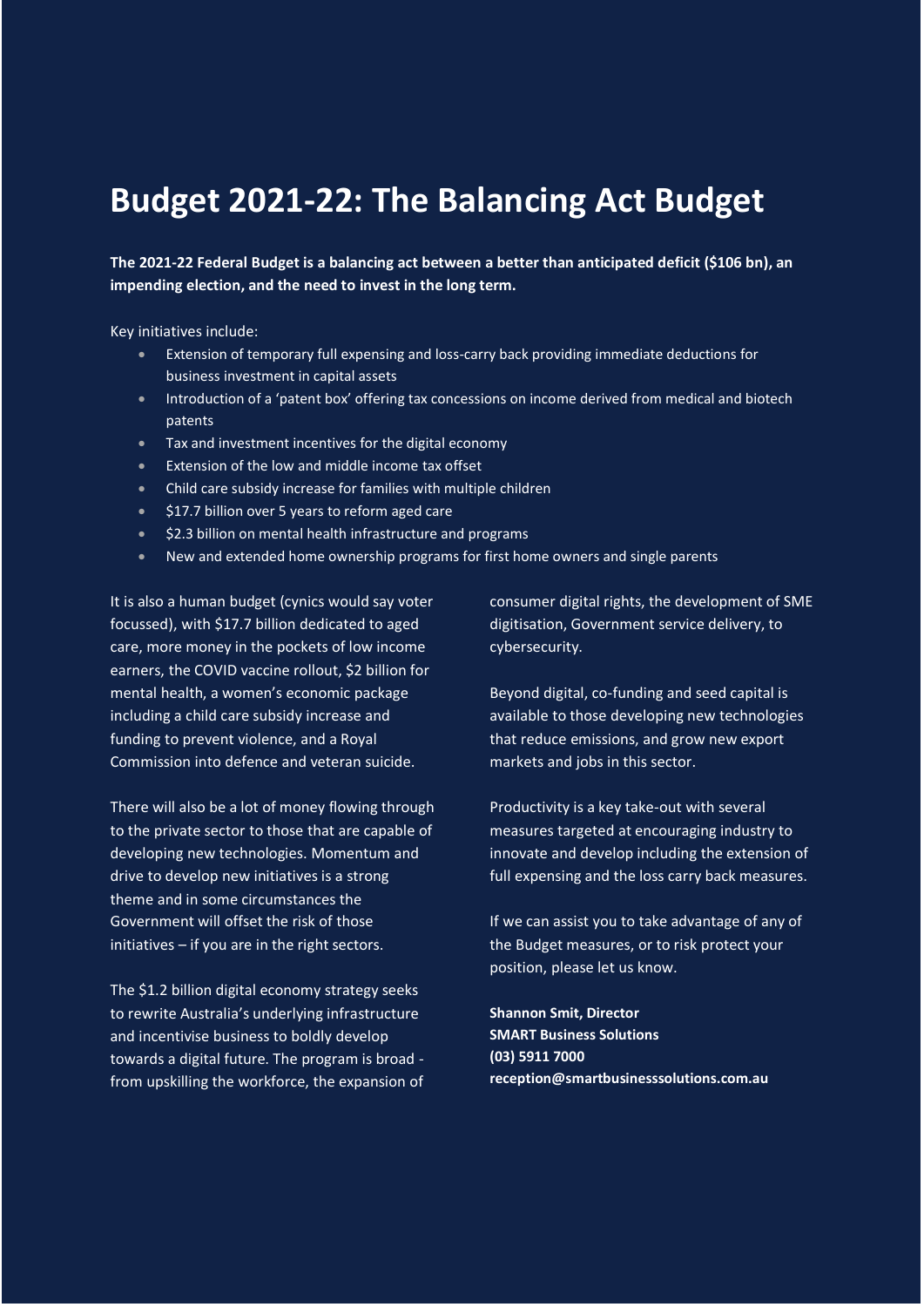

# <span id="page-5-0"></span>For You & Your Family

### <span id="page-5-1"></span>Low and middle income tax offset extended

| Date of effect | From 1 July 2021 to 30 June 2022 |
|----------------|----------------------------------|
|----------------|----------------------------------|

As widely predicted, the Low and Middle Income Tax Offset (LMITO) will be extended for another year. The LMITO provides a reduction in tax of up to \$1,080 for individuals with a taxable income of up to \$126,000 and will be retained for the 2021-22 year.

| Taxable income                 | <b>Offset</b>                                                            |
|--------------------------------|--------------------------------------------------------------------------|
| \$37,000 or less               | \$255                                                                    |
| Between \$37,001 and \$48,000  | \$255 plus 7.5 cents for every dollar above \$37,000, up to a maximum of |
|                                | \$1,080                                                                  |
| Between \$48,001 and \$90,000  | \$1,080                                                                  |
| Between \$90,001 and \$126,000 | \$1,080 minus 3 cents for every dollar of the amount above \$90,000      |

<span id="page-5-2"></span>The tax offset is triggered when a taxpayer lodges their tax return.

### Medicare levy low income threshold

| Date of effect | <b>July 2020</b> |
|----------------|------------------|
|                |                  |

The Government will increase the Medicare levy low-income thresholds for singles, families, and seniors and pensioners from 1 July 2020 to take account of recent movements in the CPI so that low-income taxpayers generally continue to be exempt from paying the Medicare levy.

|                                             | 2019-20  | 2020-21  |
|---------------------------------------------|----------|----------|
| <b>Singles</b>                              | \$22,801 | \$23,226 |
| Family threshold                            | \$38,474 | \$39,167 |
| Single seniors and pensioners               | \$36,056 | \$36,705 |
| Family threshold for seniors and pensioners | \$50,191 | \$51,094 |

For each dependent child or student, the family income thresholds increase by a further \$3,597 instead of the previous amount of \$3,533.

### <span id="page-5-3"></span>\$250 self-education expense reduction removed

| First income year after the date of Royal Assent of the enabling legislation<br>Date of effect |
|------------------------------------------------------------------------------------------------|
|------------------------------------------------------------------------------------------------|

Currently, individuals claiming a deduction for self-education expenses sometimes need to reduce the deductible amount by up to \$250. The rules in this area are complex as they only apply to self-education expenses that fall within a specific category and certain non-deductible expenses can be offset against the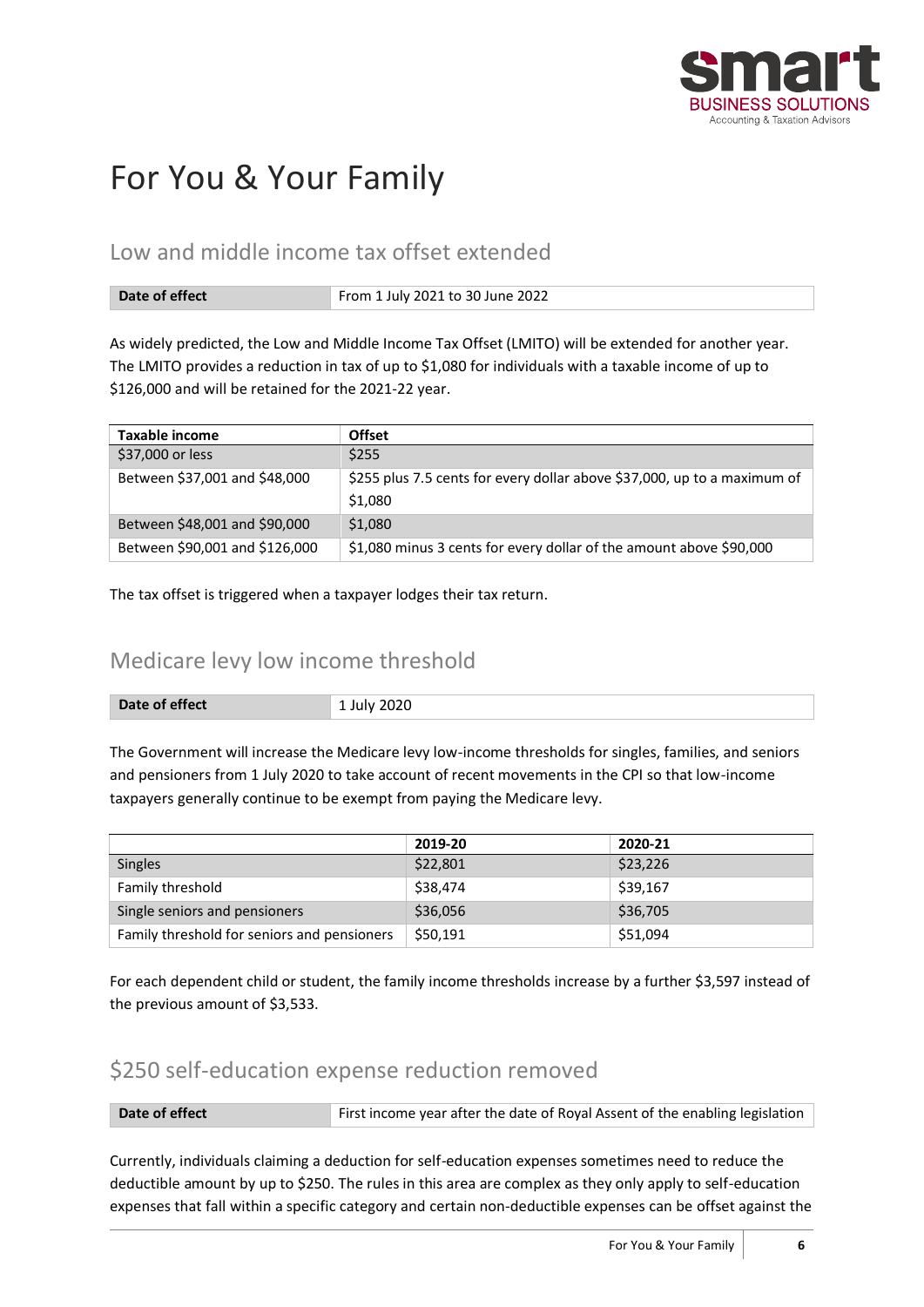

\$250 reduction. This reduction will be removed, which should make it easier for individuals to calculate their self-education deductions.

# <span id="page-6-0"></span>Child care subsidy increase for families with multiple children under 5 in child care

*Previously announced*

| Date of effect | 1 July 2022 |
|----------------|-------------|
|                |             |

From 1 July 2022 the Government will:

- Increase child care subsidies available to families with more than one child aged five and under in child care, and
- Remove the \$10,560 cap on the Child Care Subsidy.

For those families with more than one child in child care, the level of subsidy received will increase by 30% to a maximum subsidy of 95% of fees paid for their second and subsequent children (tapered by income and hours of care).

Under the current system, the maximum child care subsidy payable is 85% of child care fees and it applies at the same rate per child, regardless of how many children a family may have in care.

Why? In October 2020, analysis by the [Grattan Institute](https://grattan.edu.au/news/why-cheaper-childcare-is-good-economics/) revealed that mothers lose 80%, 90% and even 100% of their take-home pay from working a fourth or fifth day after the additional childcare costs, clawback of the childcare subsidy, and tax and benefit changes are factored in.

"Unsurprisingly, not many find the option of working for free or close to it particularly attractive. The "1.5 earner" model has become the norm in Australia. And our rates of part-time work for women are thirdhighest in the OECD.

Childcare costs are the biggest contributor to these "workforce disincentives". The maximum subsidy is not high enough for low-income families, and the steep taper and annual cap limit incentives to work beyond three days, across the income spectrum," the report said.

4 Media release - [Making child care more affordable and boosting workforce participation](https://ministers.treasury.gov.au/ministers/josh-frydenberg-2018/media-releases/making-child-care-more-affordable-and-boosting)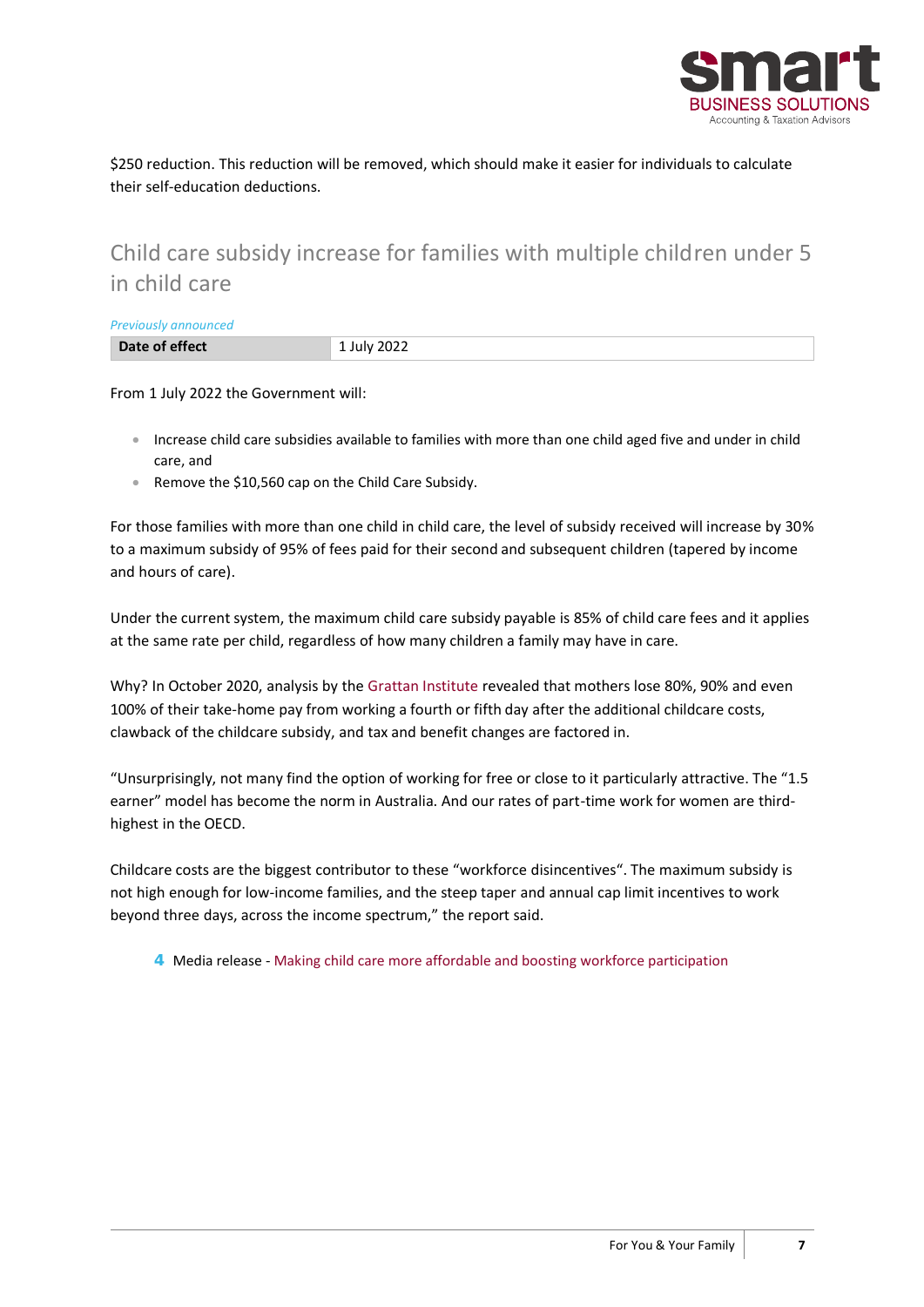

# <span id="page-7-0"></span>Underwriting home ownership

#### *Previously announced*

<span id="page-7-1"></span>The Government has announced new and expanded programs to assist Australians to buy a home.

#### **2% deposit home loans for single parents**

| Date of effect<br>2021<br>lulv. |  |
|---------------------------------|--|
|---------------------------------|--|

The Government will guarantee 10,000 single parents with dependants to enable them to access a home loan with a deposit as low as 2% under the **Family Home Guarantee**. Similar to the first home loan deposit scheme, the program will guarantee the additional 18% normally required for a deposit without lenders mortgage insurance.

The Family Home Guarantee is aimed at single parents with dependants, regardless of whether that single parent is a first home buyer or previous owner-occupier. Applicants must be Australian citizens, at least 18 years of age and have an annual taxable income of no more than \$125,000.

- 4 Media release [Update from the Australian Government: Family Home Guarantee](https://www.nhfic.gov.au/media-resources/media-releases/update-from-the-australian-government-family-home-guarantee/)
- 4 Media release [Improving opportunities for home ownership](https://ministers.treasury.gov.au/ministers/jane-hume-2020/media-releases/improving-opportunities-home-ownership)

#### <span id="page-7-2"></span>**5% deposit home loans for first home buyers building new homes**

| Date of effect | 1 July 2021 to 30 June 2022 |
|----------------|-----------------------------|

The First Home Loan Deposit Scheme will be extended by another 10,000 places from 1 July 2021 to 30 June 2022. [Eligible](https://www.nhfic.gov.au/what-we-do/fhlds/eligibility/) first home buyers can build a new home with a deposit of as little as 5% (lenders criteria apply). The Government guarantees a participating lender up to 15% of the value of the property purchased that is financed by an eligible first home buyer's home loan. Twenty seven [participating lenders](https://www.nhfic.gov.au/what-we-do/fhlds/how-to-apply/#FHLDSlenders) offer places under the scheme.

Under the scheme, first home buyers can build or purchase a new home, including newly-constructed dwellings, off-the-plan dwellings, house and land packages, land and a separate contract to build a new home, and can be used in conjunction with other schemes and concessions for first home buyers. Conditions and timeframes apply.

- 4 Media release [Update from the Australian Government: Family Home Guarantee](https://www.nhfic.gov.au/media-resources/media-releases/update-from-the-australian-government-family-home-guarantee/)
- 4 Media release [Improving opportunities for home ownership](https://ministers.treasury.gov.au/ministers/jane-hume-2020/media-releases/improving-opportunities-home-ownership)
- 4 [FHLDS eligibility](https://www.nhfic.gov.au/what-we-do/fhlds/new-homes/)

#### <span id="page-7-3"></span>**First home saver scheme cap increase**

| Date of effect | Start of the first financial year after Royal Assent of the enabling legislation |
|----------------|----------------------------------------------------------------------------------|
|                | Expected to be 1 July 2022                                                       |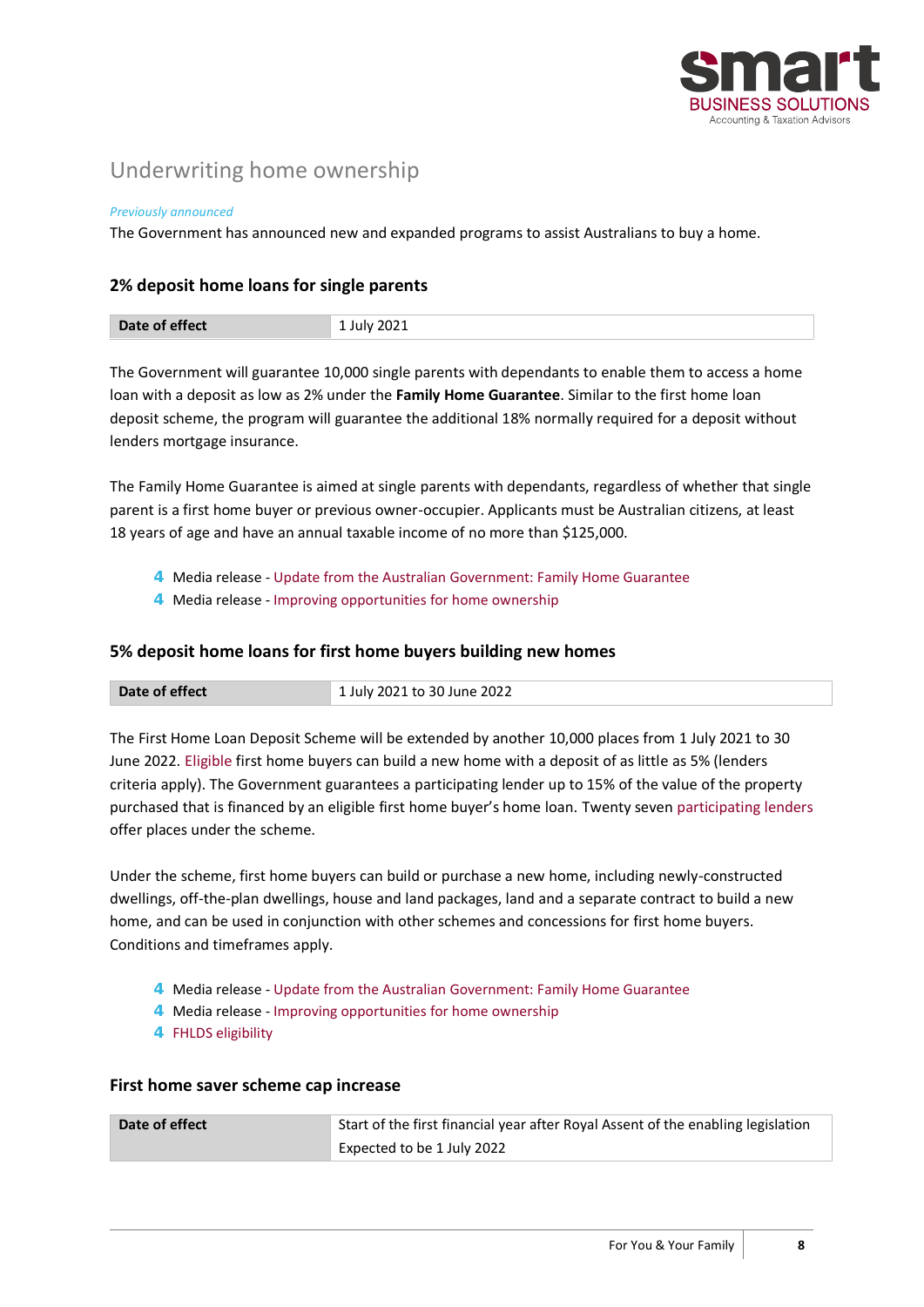

The first home super saver (FHSS) scheme allows you to save money for your first home inside your super fund, enabling you to save faster by accessing the concessional tax treatment of superannuation. You can make voluntary concessional (before-tax) and voluntary non-concessional (after-tax) contributions into your super fund and then apply to release those funds.

Currently under the scheme, participants can release up to \$15,000 of the voluntary contributions (and earnings) they have made in a financial year up to a total of \$30,000 across all years.

The Government has announced that the current maximum releasable amount of \$30,000 will increase to \$50,000.

The voluntary contributions made to superannuation are assessed under the applicable contribution caps; there is no separate cap for these amounts.

Amounts withdrawn will be taxed at marginal rates less a 30% offset. Non-concessional contributions made to the FHSS are not taxed.

To be eligible for the scheme, you must be 18 years of age or over, never owned property in Australia, and have not previously applied to release superannuation amounts under the scheme. Eligibility is assessed on an individual basis. This means that couples, siblings or friends can each access their own eligible FHSS contributions to purchase the same property.

4 Media release - [Improving opportunities for home ownership](https://ministers.treasury.gov.au/ministers/jane-hume-2020/media-releases/improving-opportunities-home-ownership)

#### <span id="page-8-0"></span>JobTrainer extended

The Government has committed an additional \$500 million to extend the JobTrainer Fund by a further 163,000 places and extend the program until 31 December 2022. JobTrainer is matched by state and territory governments and provides job seekers, school leavers and young people access to free or lowfee training places in areas of skills shortages.

### <span id="page-8-1"></span>Full tax exemption for ADF personnel – operation Paladin

| Date of effect | 2020 |
|----------------|------|
|                |      |

The Government will provide a full income tax exemption for the pay and allowances of Australian Defence Force (ADF) personnel deployed to Operation Paladin. Operation Paladin is Australia's contribution to the United Nations Truce Supervision Organisation, with ADF personnel deployed in Israel, Jordan, Syria, Lebanon and Egypt.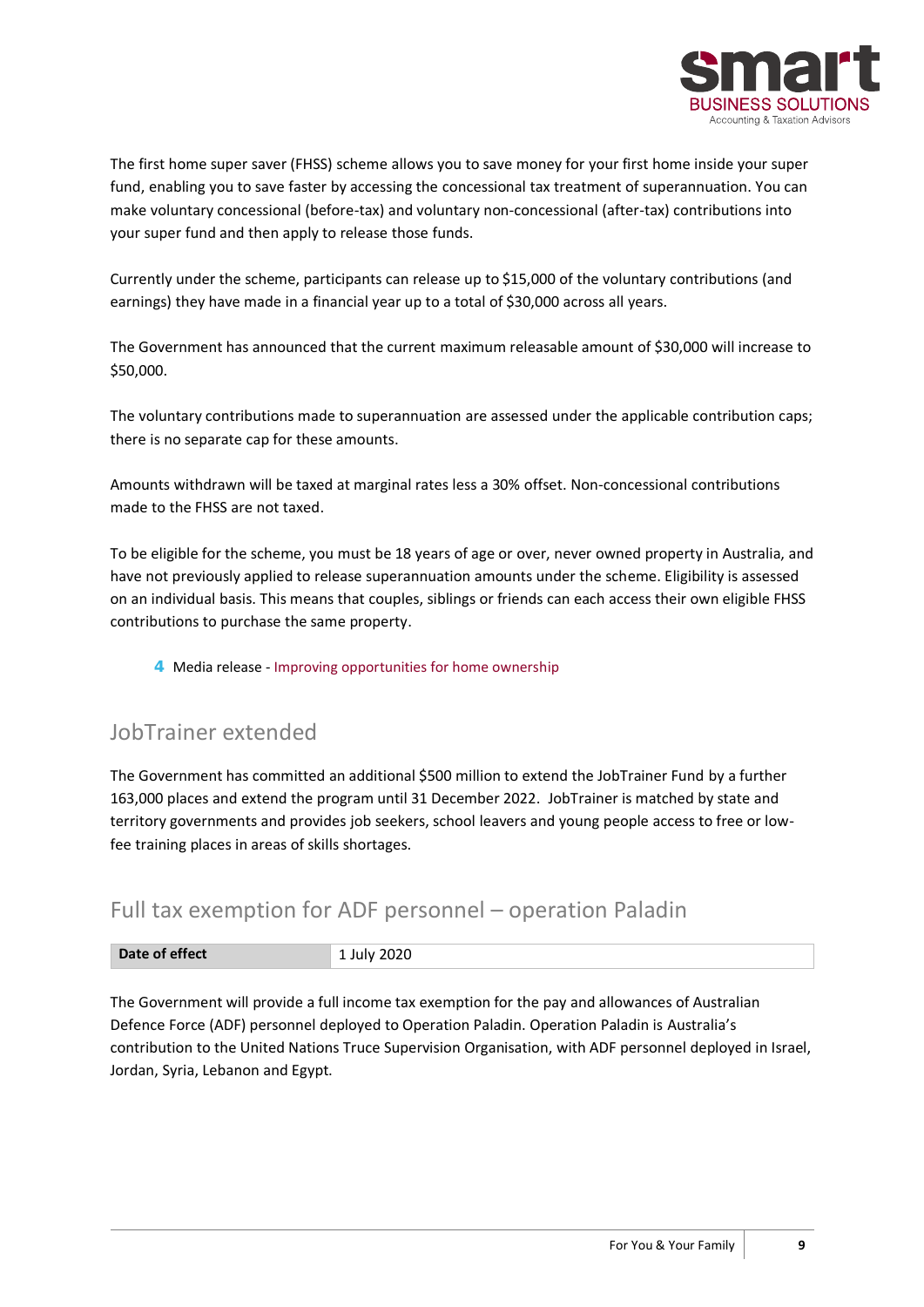

# <span id="page-9-0"></span>Your superannuation

# <span id="page-9-1"></span>Work test repealed for voluntary superannuation contributions

| Date of effect | The first financial year after Royal Assent of the enabling legislation |
|----------------|-------------------------------------------------------------------------|
|                | Expected to be 1 July 2022                                              |

Individuals aged 67 to 74 years will be able to make or receive non-concessional or salary sacrifice superannuation contributions without meeting the work test. The contributions are subject to existing contribution caps and include contributions under the bring-forward rule.

Currently, the 'work test' requires individuals aged 67 to 74 years to work at least 40 hours over a 30 day period in a financial year to be able to make voluntary contributions (both concessional and nonconcessional) to their superannuation, or receive contributions from their spouse.

<span id="page-9-2"></span>Personal concessional contributions will remain subject to the 'work test' for those aged between 67-74.

# Expanded access to 'downsizer' contributions from sale of family home

| Date of effect | The first financial year after Royal Assent of the enabling legislation |
|----------------|-------------------------------------------------------------------------|
|                | Expected to be 1 July 2022                                              |

The eligibility age to access downsizer contributions will decrease from 65 years of age to 60.

Currently, downsizer contributions enable those over the age of 65 to contribute \$300,000 from the proceeds of selling their home to their superannuation fund. These contributions are excluded from the existing age test, work test and the \$1.7 million transfer balance threshold (but will not be exempt from your transfer balance cap).

Both members of a couple can take advantage of the concession for the same home. That is, if a couple have joint ownership of a property and meet the other criteria, both people can contribute up to \$300,000 (\$600,000 per couple).

Downsizer contributions apply to sales of a principal residence owned for the past ten or more years.

Sale proceeds contributed to superannuation under this measure will count towards the Age Pension assets test.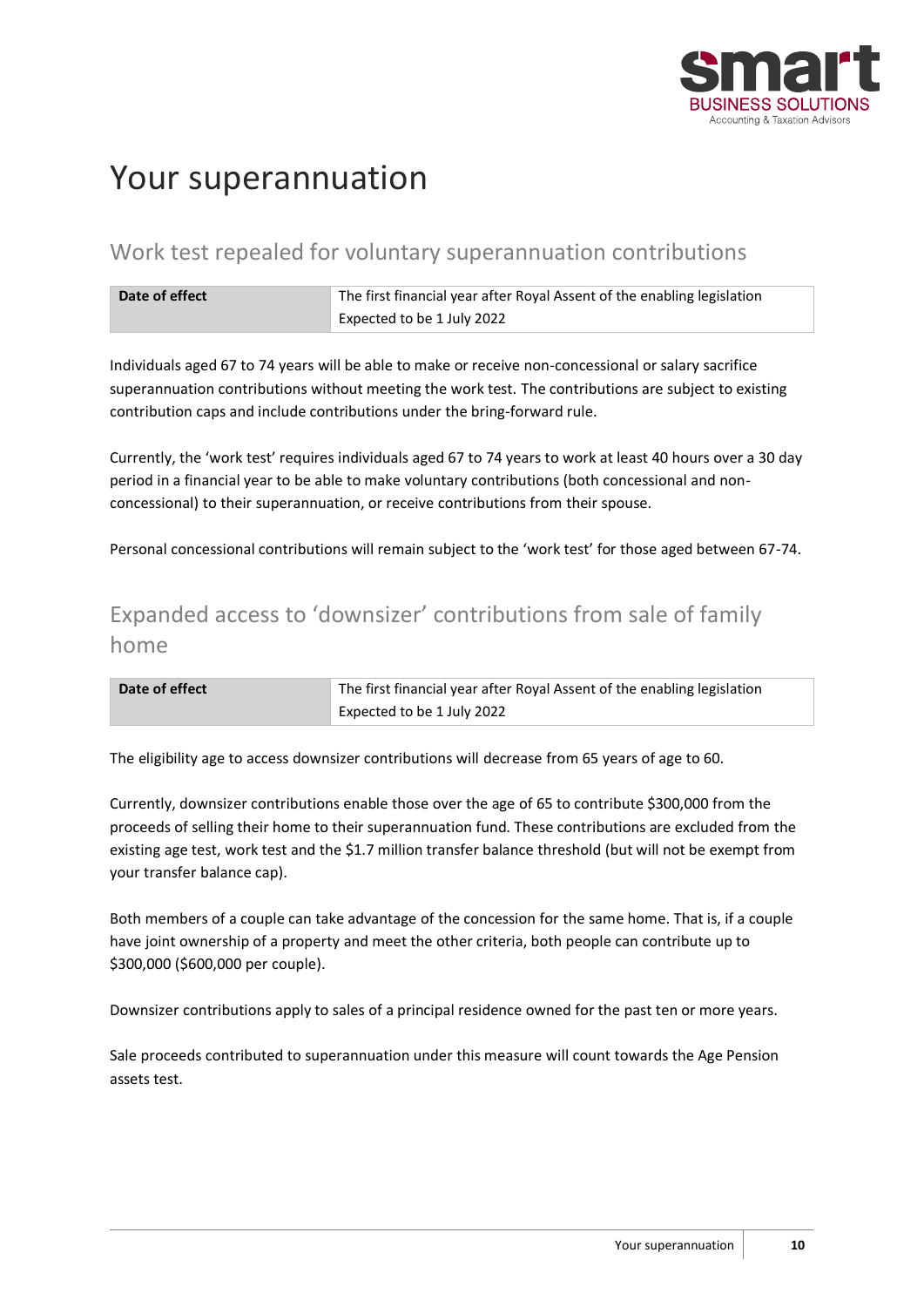

### <span id="page-10-0"></span>SMSF residency tests relaxed

| Date of effect | The first financial year after Royal Assent of the enabling legislation |
|----------------|-------------------------------------------------------------------------|
|                | Expected to be 1 July 2022                                              |

The residency rules for Self Managed Superannuation Funds (SMSFs) and small APRA regulated funds (SAFs) will be relaxed by extending the central control and management test safe harbour from two to five years for SMSFs, and removing the active member test for both fund types.

This change will enable SMSF and SAF members to contribute to their super while temporarily overseas, (as members of large APRA-regulated funds can do).

An SMSF must be considered an Australian Superannuation Fund in order to be a complying superannuation fund and receive tax concessions. If a super fund fails to meet the definition of an Australian Superannuation Fund then it is likely to become a non-complying, if this occurs the fund's assets and income are taxed at the highest marginal tax rate.

This measure will enable SMSF and SAF members to keep and continue to contribute to their fund while predominantly undertaking overseas work and education opportunities.

# <span id="page-10-1"></span>SMSF legacy product conversions

**Date of effect** The first financial year after Royal Assent of the enabling legislation

Individuals will be able to exit a specified range of legacy retirement products, together with any associated reserves, for a two-year period. This includes market-linked, life-expectancy and lifetime products, but not flexi-pension products or a lifetime product in a large APRA-regulated or public sector defined benefit scheme.

Currently, these products can only be converted into another like product and limits apply to the allocation of any associated reserves without counting towards an individual's contribution caps. The measure will permit full access to all of the product's underlying capital, including any reserves, and allow individuals to potentially shift to more contemporary retirement products.

This will be a voluntary measure and not a mandated requirement for those individuals who hold these legacy accounts.

Social security and taxation treatment will not be grandfathered for any new products commenced with commuted funds and the commuted reserves will be taxed as an assessable contribution.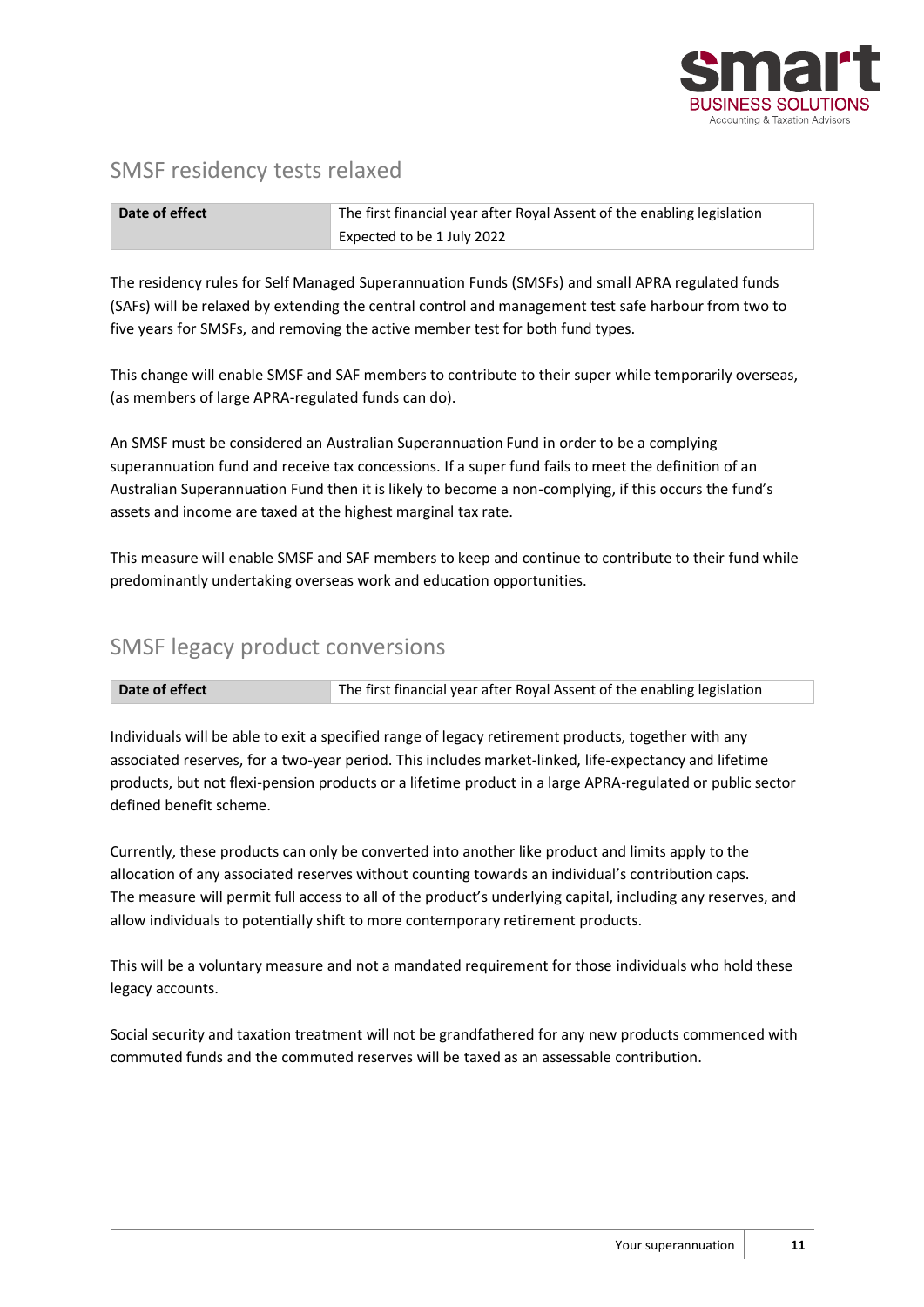

# <span id="page-11-0"></span>Early release of super scheme for victims of domestic violence not proceeding

The Government is not proceeding with the measure to extend early release of superannuation to victims of family and domestic violence.

# <span id="page-11-1"></span>Technical changes to First Home Super Saver Scheme

Technical changes will be made to the First Home Super Saver Scheme to reduce errors and streamline applications. These include:

- Increasing the discretion of the Commissioner of Taxation to amend and revoke FHSSS applications
- Allowing individuals to withdraw or amend their applications prior to receiving an FHSSS amount, and allow those who withdraw to re-apply for FHSSS releases in the future
- Allowing the Commissioner of Taxation to return any released FHSSS money to superannuation funds, provided that the money has not yet been released to the individual
- Clarifying that the money returned by the Commissioner of Taxation to superannuation funds is treated as funds' non-assessable non-exempt income and does not count towards the individual's contribution caps.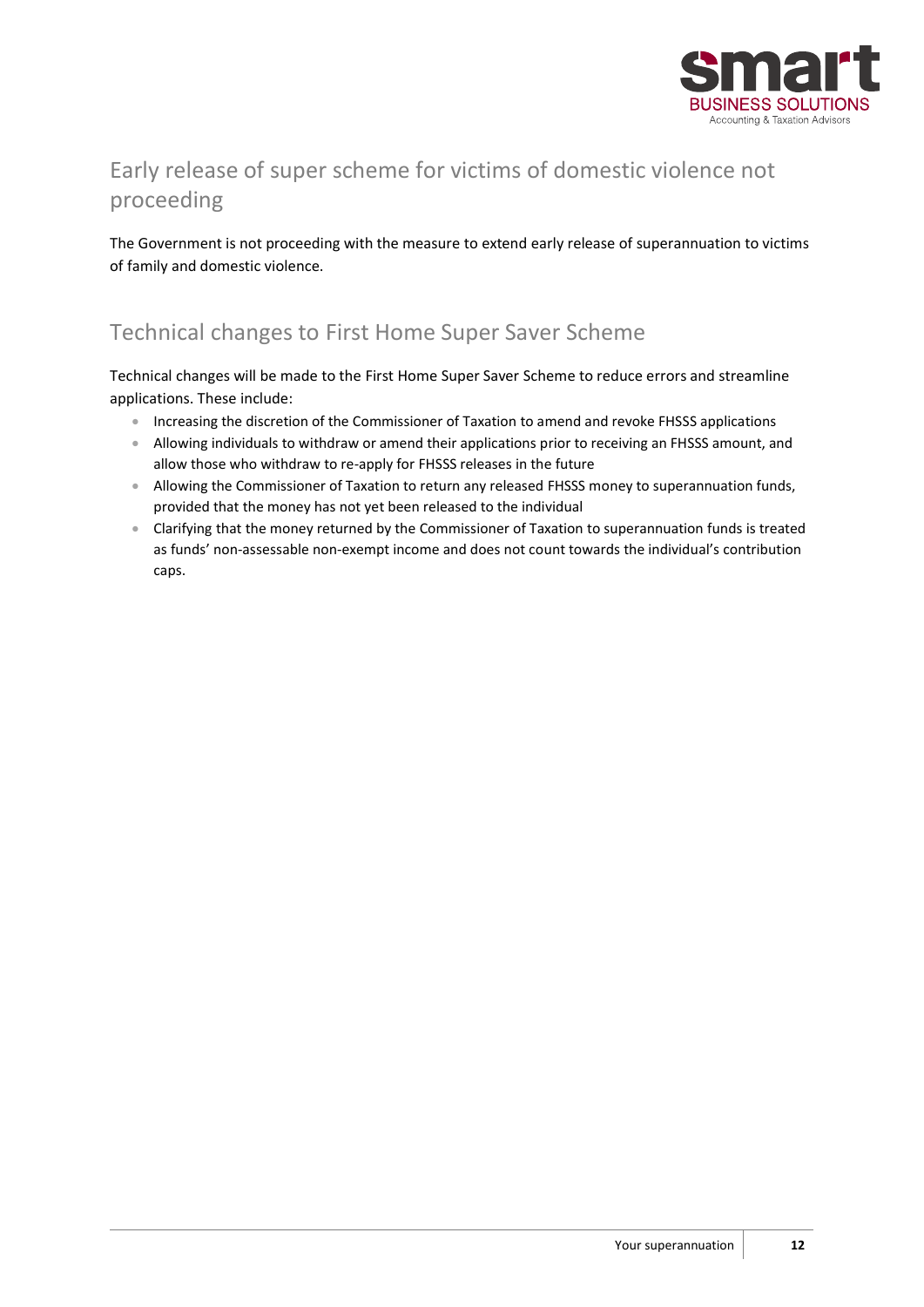

# <span id="page-12-0"></span>Business & employers

# <span id="page-12-1"></span>Temporary full expensing extension

| Date of effect | Assets acquired from 7:30pm AEDT on 6 October 2020 and first used or |
|----------------|----------------------------------------------------------------------|
|                | installed ready for use by 30 June 2023                              |

Businesses with an aggregated turnover of less than \$5 billion will be able to continue to fully expense the cost of new depreciable assets and the cost of improvements to existing eligible assets in the first year of use. Introduced in the 2020-21 Budget, this measure will enable an asset's cost to continue to be fully deductible upfront rather than being claimed over the asset's life, regardless of the cost of the asset. The extension means that the rules can apply to assets that are first used or installed ready for use by 30 June 2023.

Certain expenditure is excluded from this measure, such as improvements to land or buildings that are not treated as plant or as separate depreciating assets in their own right. Expenditure on these improvements would still normally be claimed at 2.5% or 4% per year.

The car limit will continue to place a cap on the deductions that can be claimed for luxury cars.

From 1 July 2023, normal depreciation arrangements will apply and the instant asset write-off threshold for small businesses with turnover of less than \$10 million will revert back to \$1,000.

#### <span id="page-12-2"></span>**Second-hand assets**

For businesses with an aggregated turnover under \$50 million, full expensing also applies to second-hand assets.

#### <span id="page-12-3"></span>**Small business pooling**

Small business entities (with aggregated annual turnover of less than \$10 million) using the simplified depreciation rules can deduct the full balance of their simplified depreciation pool at the end of the income year while full expensing applies. The provisions which prevent small businesses from re-entering the simplified depreciation regime for five years if they voluntarily leave the system will presumably continue to be suspended.

#### <span id="page-12-4"></span>**Opt-out rules**

Taxpayers can choose not to apply the temporary full expensing rules to specific assets, although this choice is not currently available to small business entities that choose to apply the simplified depreciation rules for the relevant income year.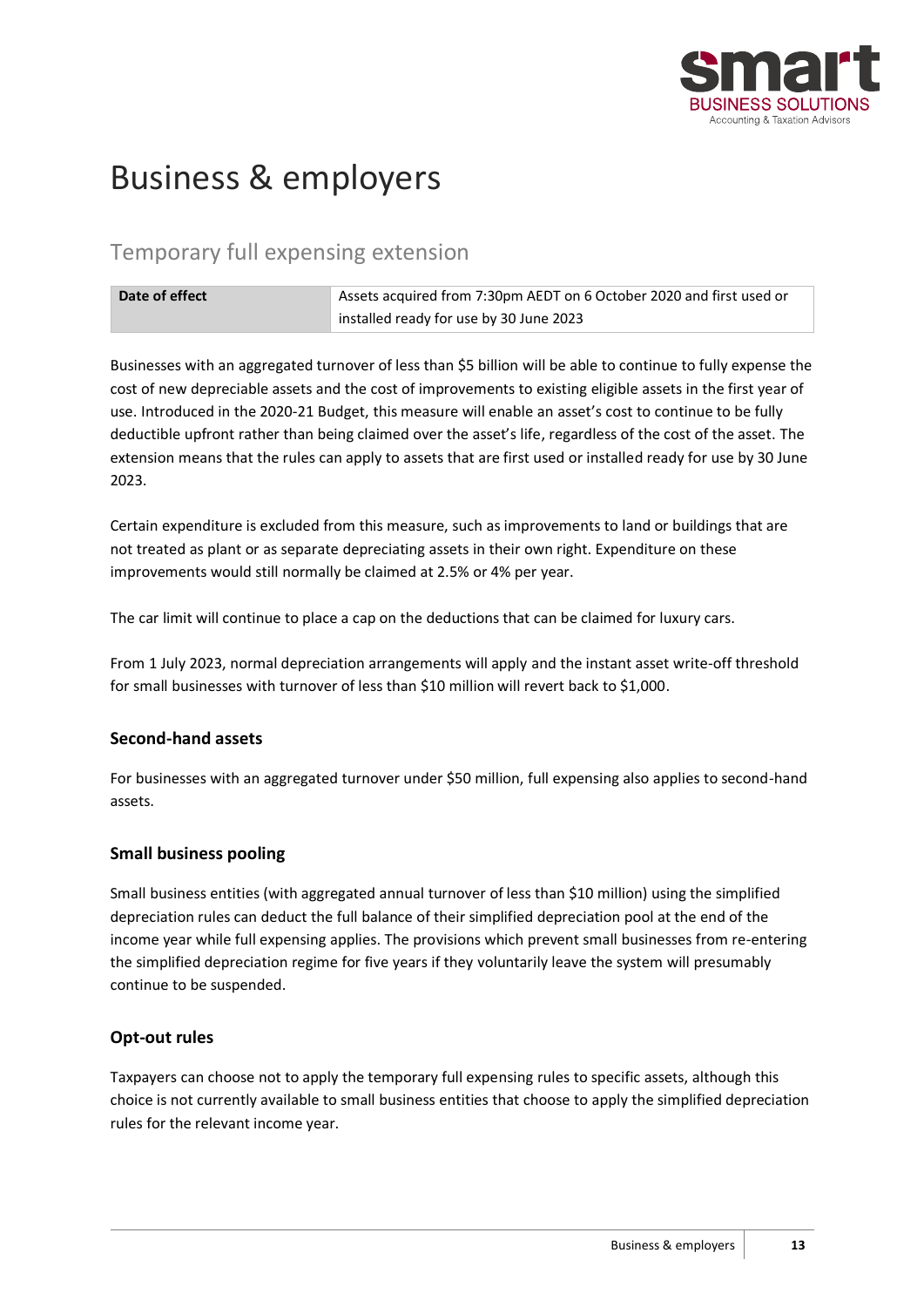

### <span id="page-13-0"></span>Temporary loss-carry back extension

**Date of effect** Losses from the 2019-20, 2020-21, 2021-22 or 2022-23 income years

Companies with an aggregated turnover of less than \$5 billion will be able to carry back losses from the 2019-20, 2020-21, 2021-22 and 2022-23 income years to offset previously taxed profits in the 2018-19, 2019-20, 2020-21 and 2021-22 income years.

Under this measure tax losses can be applied against taxed profits in a previous year, generating a refundable tax offset in the year in which the loss is made. The amount carried back can be no more than the earlier taxed profits, limiting the refund by the company's tax liabilities in the profit years. Further, the carry back cannot generate a franking account deficit meaning that the refund is further limited by the company's franking account balance.

The tax refund will be available on election by eligible businesses when they lodge their 2020-21, 2021-22 and 2022-23 tax returns.

Before the measure was introduced in the 2020-21 Budget, companies were required to carry losses forward to offset profits in future years. Companies that do not elect to carry back losses can still carry losses forward as normal.

This measure will interact with the Government's announcement to extend full expensing of investments in depreciating assets for another year. The new investment will generate significant tax losses in some cases which can then be carried back to generate cash refunds for eligible companies.

# <span id="page-13-1"></span>Residency tests rewrite

| Date of effect | The first income year after the date of Royal Assent of the enabling |
|----------------|----------------------------------------------------------------------|
|                | legislation.                                                         |

Determining whether an individual is a resident of Australia for tax purposes can be complex. The current residency tests for tax purposes can create uncertainty and are often subject to legal action.

The Government will replace the individual tax residency rules with a new, modernised framework. The primary test will be a simple 'bright line' test - a person who is physically present in Australia for 183 days or more in any income year will be an Australian tax resident. Individuals who do not meet the primary test will be subject to secondary tests that depend on a combination of physical presence and measurable, objective criteria.

The modernisation of the residency framework is based on the *Board of Taxation's 2019 report Reforming individual tax residency rules - a model for modernisation*.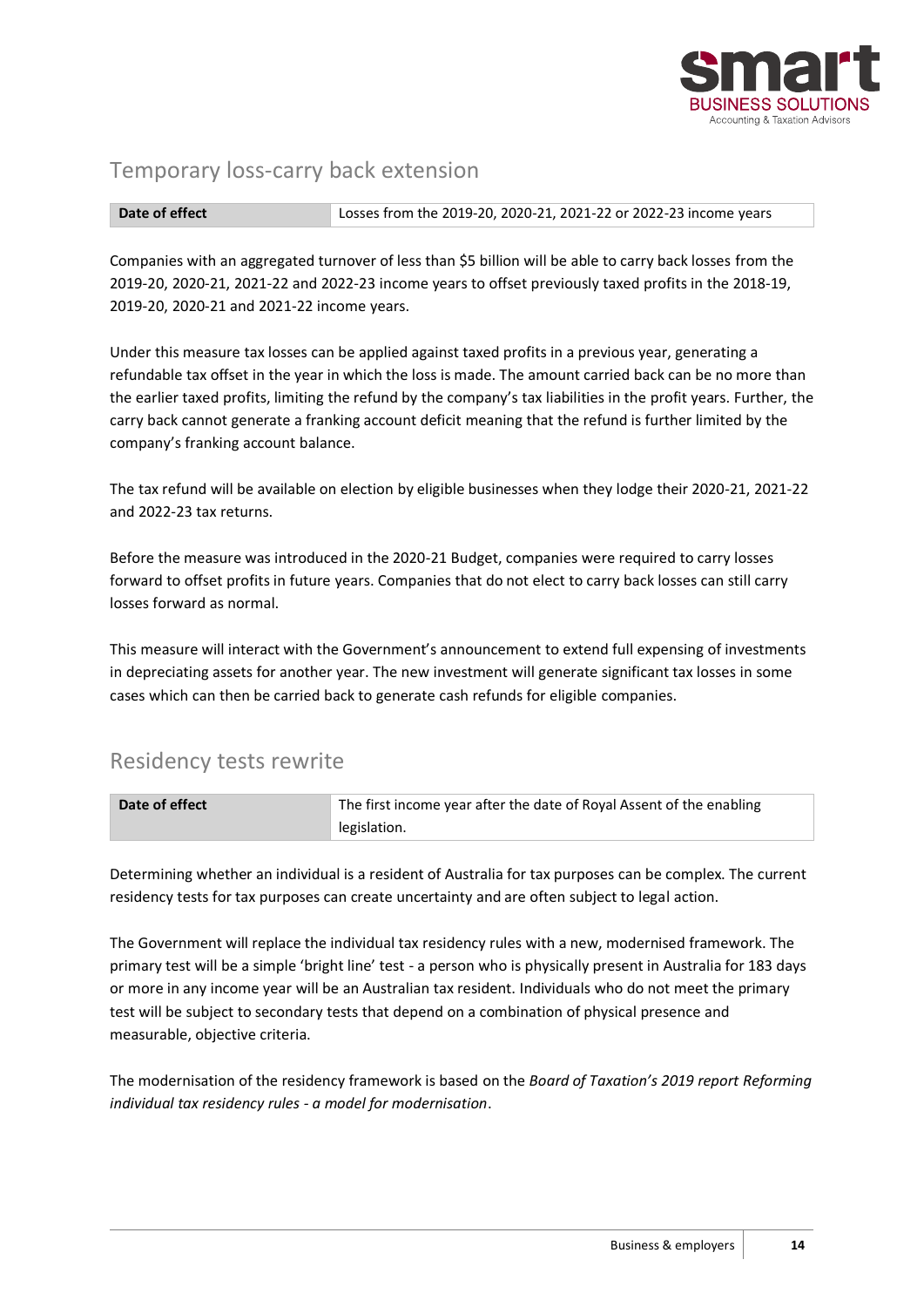

# <span id="page-14-0"></span>Employee share scheme simplification

| Date of effect | <b>ESS interests issued from the first income year after Royal Assent of the</b> |
|----------------|----------------------------------------------------------------------------------|
|                | enabling legislation                                                             |

Employee share schemes provide an opportunity for employers to offer employees a stake in the growth of the company by issuing interests such as shares, rights (including options) or other financial products to their employees, usually at a discount.

The Government has moved to simplify employee share schemes and make them more attractive by removing the cessation of employment taxing point for tax-deferred Employee Share Schemes (ESS). Currently, when an employee receives shares or options that are subject to deferred taxation the taxing point is triggered when they cease employment with the company, even if they could still lose the shares or options in future or have not yet exercised the options they have received.

This will mean that under a tax-deferred ESS, where certain criteria are met, employees may continue to defer the taxing point even if they are no longer employed by the company. In broad terms, following this change the deferred taxing point will be the earliest of:

- in the case of shares, when there is no risk of forfeiture and no restrictions on disposal
- in the case of options, when the employee exercises the option and there is no risk of forfeiting the resulting shares and no restriction on disposal
- the maximum period of deferral of 15 years.

Regulatory changes will also be made to reduce red tape where employers do not charge or lend to the employees to whom they offer ESS. Where employers do charge or lend, streamlining requirements will apply for unlisted companies making ESS offers that are valued at up to \$30,000 per employee per year.

#### 4 Fact sheet - [Tax incentives to support the recovery](https://budget.gov.au/2021-22/content/factsheets/download/factsheet_tax.pdf)

### <span id="page-14-1"></span>\$450 per month threshold for super guarantee eligibility removed

| Date of effect | The first financial year after Royal Assent of the enabling legislation |
|----------------|-------------------------------------------------------------------------|
|                | Expected to be 1 July 2022                                              |

Currently, employees need to earn \$450 per month to be eligible to be paid the superannuation guarantee. This threshold will be removed so all employees will be paid super guarantee regardless of their income earned.

The *Retirement Income Review* estimated that around 300,000 individuals would receive additional superannuation guarantee payments each month once the threshold is removed.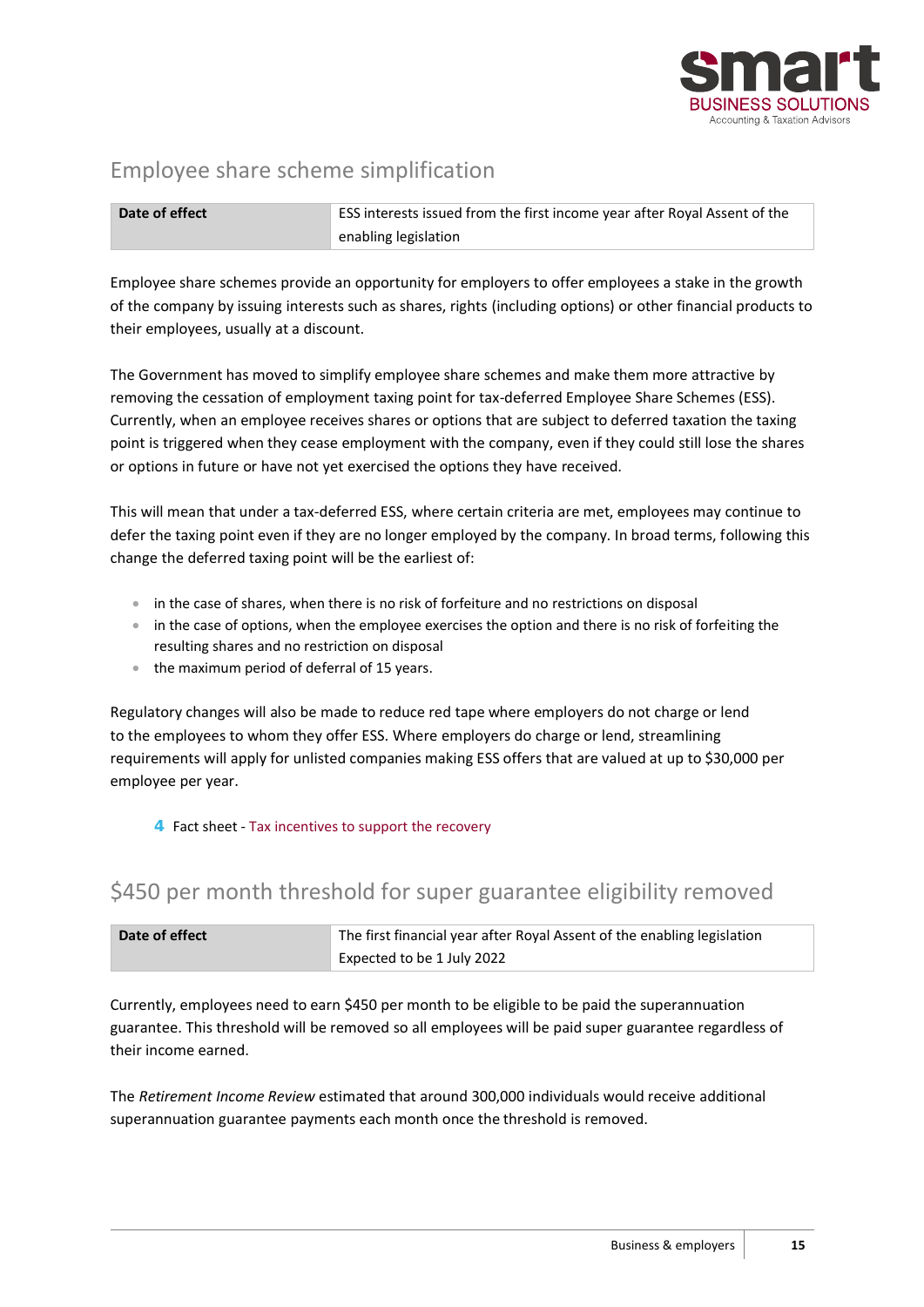

# <span id="page-15-0"></span>Medical and biotech 'patent box' tax regime

| Date of effect | ZUZZ<br>- - - - |
|----------------|-----------------|
|----------------|-----------------|

Income derived from Australian medical and biotechnology patents will be taxed at a concessional effective corporate tax rate of 17% from 1 July 2022 under a new \$206m 'patent box' tax regime.

Only granted patents, which were applied for after the Budget announcement, will be eligible and development will need to be domestic. That is, the patent box rewards companies to keep their IP within Australia. The preferential tax rate applies to income due to the patent and not from manufacturing, branding or other attributes.

The patent box concept is new to Australia but exists in twenty or so other countries including the UK and France. The Government will follow the OECD's guidelines on patent boxes to ensure the patent box meets internationally accepted standards, and will consult with the industry on the design.

If effective, this same concept may also be applied to the clean energy sector.

4 Fact sheet - [Tax incentives to support the recovery](https://budget.gov.au/2021-22/content/factsheets/download/factsheet_tax.pdf)

# <span id="page-15-1"></span>Tax & investment incentives for the digital economy

#### *Previously announced*

As part of its Digital Economy Strategy package, the Government has committed to new and expanded funding to invest in the growth of digital industries and the adoption of digital technologies by small business.

#### <span id="page-15-2"></span>**Investment and tax incentives**

The Government has committed to a series of tax incentives to support digital technologies:

#### *Digital games tax offset*

A 30% refundable tax offset for eligible businesses that spend a minimum of \$500,000 on qualifying Australian games expenditure. The Digital Games Tax Offset will be available from 1 July 2022 to Australian resident companies or foreign resident companies with a permanent establishment in Australia. Industry consultation will commence in mid 2021 to establish the eligibility criteria and definition of qualifying expenditure.

#### *Self-assessment of the effective life of certain intangible assets*

The income tax laws will be amended to allow taxpayers to self-assess the effective life of certain intangible assets, rather than being required to use the effective life currently prescribed by statute. The measure applies to assets acquired from 1 July 2023 (after the temporary full expensing regime has concluded) including patents, registered designs, copyrights and in-house software for tax purposes. Taxpayers will be able to bring deductions forward if they self-assess the assets as having a shorter effective life to the statutory life.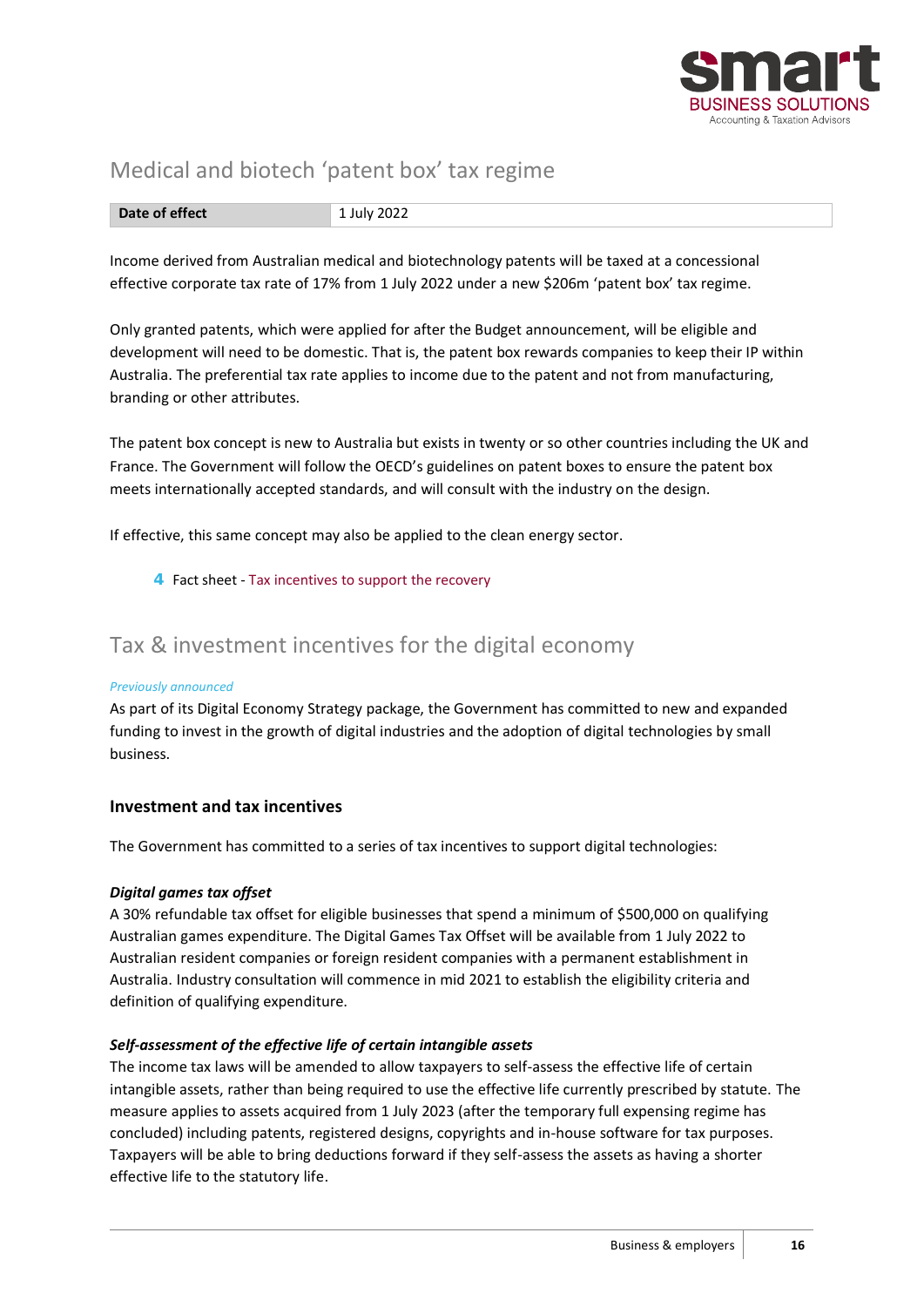

#### *Review of venture capital tax incentives*

The effectiveness of the existing range of tax incentives designed to attract foreign investment and encourage venture capitalists to invest in early-stage Australian companies will be reviewed to ensure they are producing the intended results. This is code for the Government doesn't think the money invested is achieving a genuine result and changes are likely to be recommended.

- 4 Australia's digital economy [investment incentives fact sheet](https://digitaleconomy.pmc.gov.au/fact-sheets/investment-incentives)
- 4 Media release [A modern digital economy to secure Australia's future](https://ministers.treasury.gov.au/ministers/josh-frydenberg-2018/media-releases/modern-digital-economy-secure-australias-future)

#### <span id="page-16-0"></span>**Emerging aviation technologies**

The Government has committed \$35.7m to support emerging aviation technologies, the bulk of which is committed to the Emerging Aviation Technology Partnerships (EATP) program. Partnering with industry, the program is focussed on:

- growing manufacturing jobs in electric aviation
- connecting regional communities
- digital farming
- boosting regional supply chains
- improving health outcomes for remote Indigenous communities.

and is expected to include electric engines, drones and electric vertical take-off and landing aircraft.

Applications for EATP partners will be sought from local and international industry through a competitive application process in late 2021.

#### <span id="page-16-1"></span>**Artificial intelligence development**

A package of measures to oversee and develop Australia's use and integration of artificial intelligence (AI) including:

#### *National AI centre*

A new national AI centre to create the foundation for Australia's AI and digital ecosystem within the CSIRO's Data61. The centre will support projects that lift AI capability, provide a "front door" or SMEs looking for talent, and provide a central coordination for strategically aligned AI projects. Four Digital Capability Centres will be appointed through a competitive process focussing on specific applications of AI, such as robotics or AI assisted manufacturing. These Centres will provide SMEs with connections to AI equipment, tools and research, access to advice and training to help SMEs confidently adopt AI technologies, and links with the required AI expertise to identify business needs and connect them to leading researchers.

#### *AI grant funding*

Two grant funding programs (one national and one specifically for regional initiatives) for business to pilot AI projects that address key national challenges. Grantees will retain the intellectual property of their solution.

- 4 Media release [A modern digital economy to secure Australia's future](https://ministers.treasury.gov.au/ministers/josh-frydenberg-2018/media-releases/modern-digital-economy-secure-australias-future)
- 4 [Artificial intelligence](https://digitaleconomy.pmc.gov.au/fact-sheets/artificial-intelligence)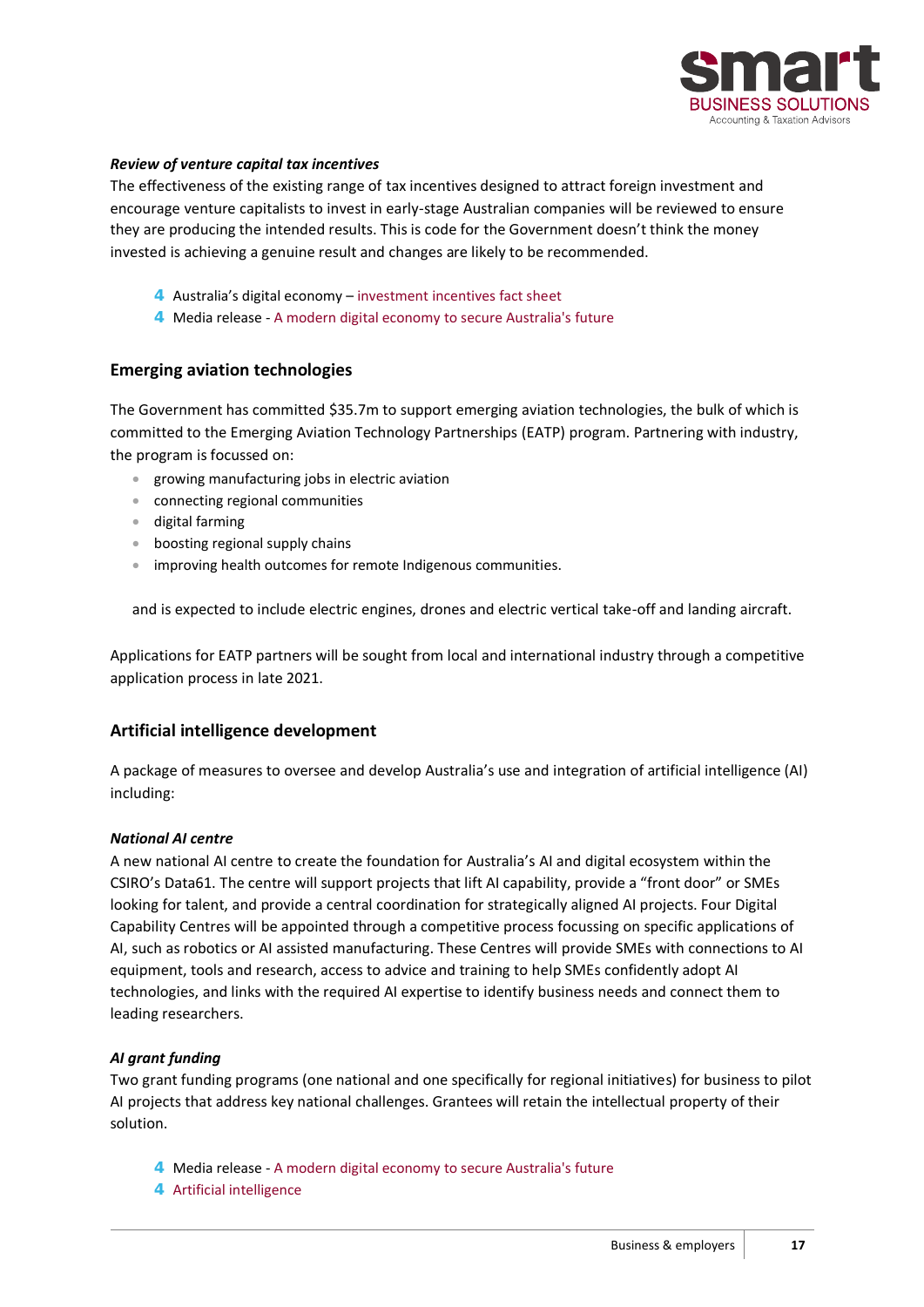

#### <span id="page-17-0"></span>**Expansion of small business digital support services**

The Government has committed to:

- A further \$12.7m for the Digital Solutions [Australian Small Business Advisory Services Program](https://business.gov.au/expertise-and-advice/digital-solutions-australian-small-business-advisory-services) that provides small businesses with access to digital solutions advisers to work with them to expand their use of digital technology. The Digital Solutions Program will pilot a program for the not-for-profit sector.
- \$15.3 m has been dedicated to drive electronic invoicing through the business community by working with payment providers, supply chain pilots, and education campaigns (E-invoicing will be mandatory for Government by July 2022). No direct incentives for adoption.
	- 4 Media release [A modern digital economy to secure Australia's future](https://ministers.treasury.gov.au/ministers/josh-frydenberg-2018/media-releases/modern-digital-economy-secure-australias-future)
	- 4 [SME Digitalisation](https://digitaleconomy.pmc.gov.au/fact-sheets/sme-digitalisation)

#### <span id="page-17-1"></span>Investments in new technologies to reduce emissions

| <b>Previously announced</b> |              |
|-----------------------------|--------------|
| Date of effect              | From 2021-22 |

The Government will provide \$1.6 billion over ten years from 2021-22 (including \$761.9 million over four years from 2021-22) to incentivise private investment in technologies identified in the Government's Technology Investment Roadmap and Low Emissions Technology Statements. Funding includes:

- Creation of a technology co-investment facility that supports the development of regional hydrogen hubs, carbon capture, use and storage technologies, very low cost soil carbon measurement and new agricultural feed technologies, a high-integrity carbon offset scheme in the Indo-Pacific region, and support the implementation of the Technology Investment Roadmap and Low Emissions Technology **Statements**
- Establish the below baseline crediting mechanism recommended by the King Review and help realise abatement opportunities in large industrial facilities
- Support for Australian businesses and supply chains to reduce their energy costs and improve productivity through the uptake of more energy efficient industrial equipment and business practices
- Early stage seed capital financing function within the Australian Renewable Energy Agency (ARENA).
	- 4 Media Release [Jobs Boost From New Emissions Reduction Projects](https://www.pm.gov.au/media/jobs-boost-new-emissions-reduction-projects)
	- 4 Media Release [Cutting Emissions And Creating Jobs With International Partnerships](https://www.pm.gov.au/media/cutting-emissions-and-creating-jobs-international-partnerships)

### <span id="page-17-2"></span>Tax residency rules for trusts and limited partnerships

In the 2020-21 Budget, the Government announced that the corporate tax residency rules would be amended to address the uncertainty that currently exists when trying to determine the residency status of a company that has been incorporated overseas.

These amendments have not yet been made, but the Government has announced that it will also consult on broadening the scope of the amendments to trusts and corporate limited partnerships as part of the consultation process dealing with the company residency rules.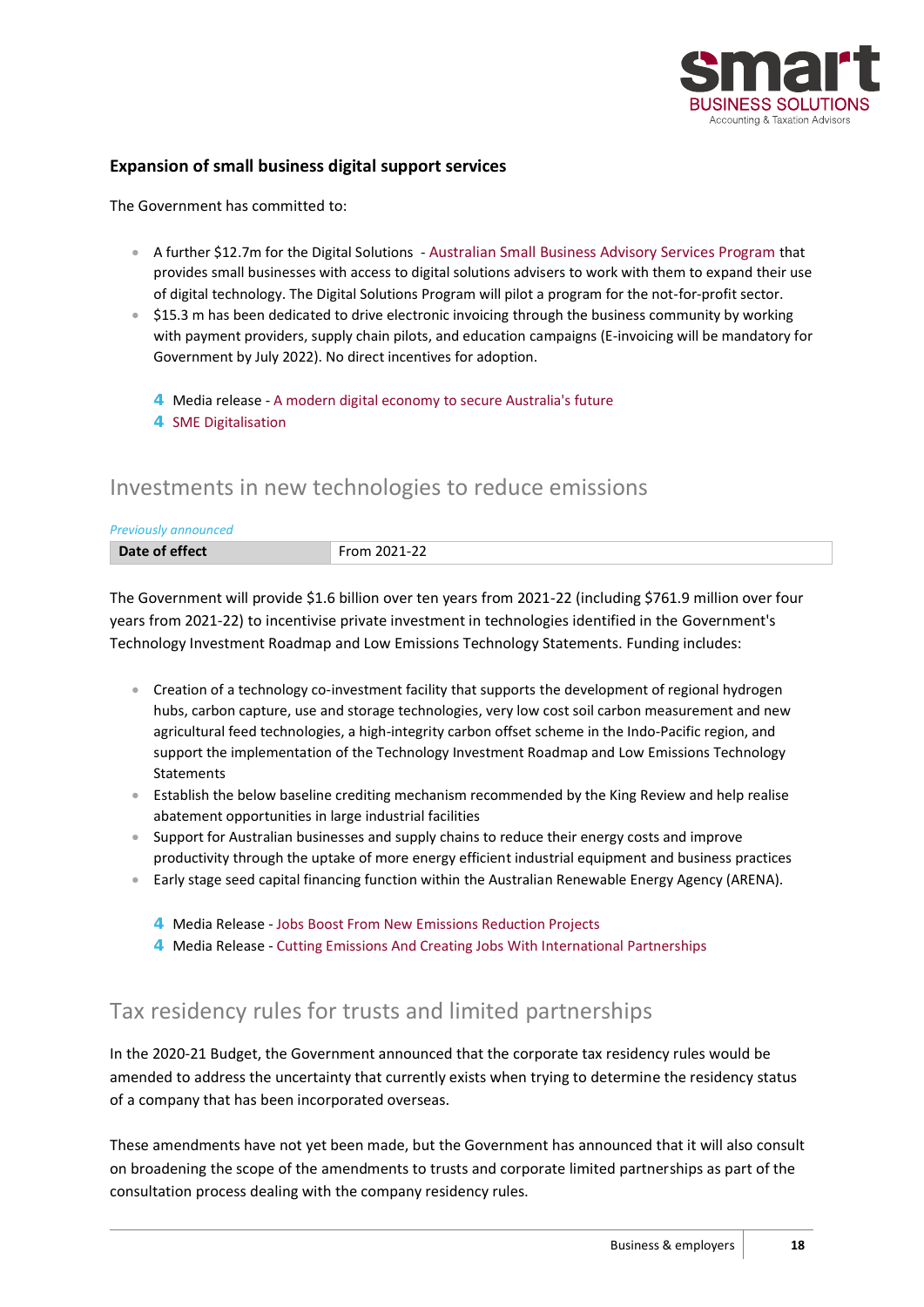

# <span id="page-18-0"></span>Junior Minerals exploration tax incentive extended

The Junior Minerals Exploration Incentive program provides a tax incentive for investment in junior minerals exploration companies raising capital to fund greenfields exploration activity.

Eligible companies are able to create exploration credits by giving up a portion of their tax losses relating to exploration expenditure, which can then be distributed to new investors as a refundable tax offset or a franking credit.

The program has been extended for four years from 1 July 2021 to 30 June 2025.

The Government will also make minor legislative amendments to allow unused exploration credits to be redistributed a year earlier than under current settings.

# <span id="page-18-1"></span>Tax relief for brewers and distillers - annual cap increased to \$350k

| <b>Previously announced</b> |             |
|-----------------------------|-------------|
| Date of effect              | 1 July 2021 |

From 1 July 2021, eligible brewers and distillers will be able to receive a full remission of **any excise** they pay, up to an annual cap of \$350,000. Currently, eligible brewers and distillers are entitled to a refund of 60% of the excise they pay, up to an annual cap of \$100,000.

The tax relief will align the benefit available under the Excise Refund Scheme for brewers and distillers with the Wine Equalisation Tax (WET) Producer Rebate.

4 Media release - [Tax relief for small brewers and distillers to support jobs](https://ministers.treasury.gov.au/ministers/josh-frydenberg-2018/media-releases/tax-relief-small-brewers-and-distillers-support-jobs)

# <span id="page-18-2"></span>Tax exemption for storm and flood grants for SMEs and primary producers

| Date of effect | Grants relating to storm and flood events between 19 February and 31 |
|----------------|----------------------------------------------------------------------|
|                | <b>March 2021</b>                                                    |

Qualifying grants made to primary producers and small businesses affected by the storms and floods will be non-assessable non-exempt income for tax purposes.

Qualifying grants are Category D grants provided under the *Disaster Recovery Funding Arrangements 2018*, where those grants relate to the storms and floods in Australia that occurred due to rainfall events between 19 February 2021 and 31 March 2021. These include small business recovery grants of up to \$50,000 and primary producer recovery grants of up to \$75,000.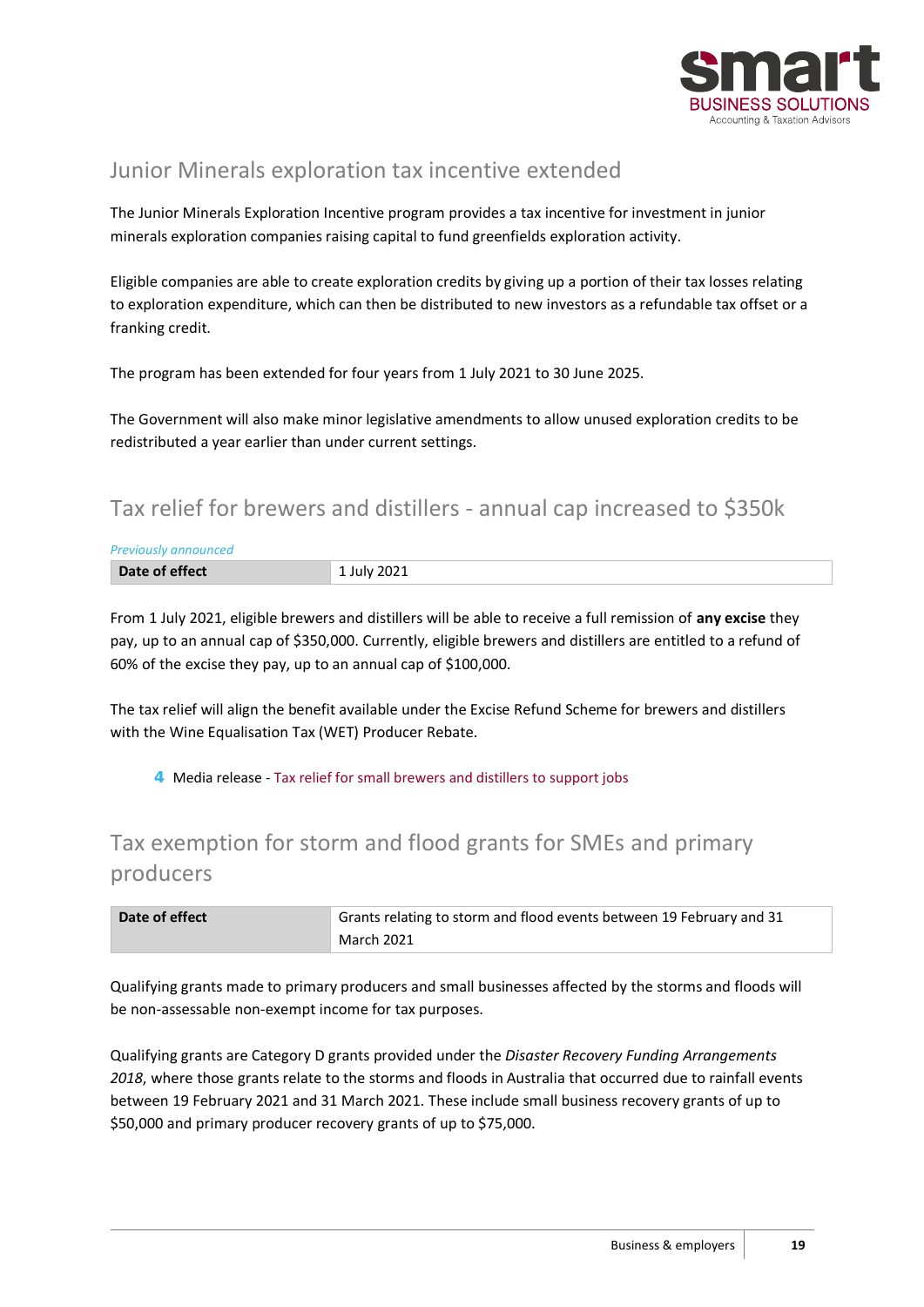

# <span id="page-19-0"></span>Student visa holders working in key sectors

Student visa holders will temporarily be able to work more than 40 hours per fortnight in key sectors:

- *Tourism and hospitality* student visa holders will be able to work more than 40 hours per fortnight, as long as they are employed in the tourism or hospitality sectors.
- *Agricultural sector* From 5 January 2021, work limitation conditions placed on student visa holders were temporarily lifted to allow these visa holders to work more than 40 hours per fortnight if they are employed in the agriculture sector. The Government has removed the requirement for applicants for the Temporary Activity visa (subclass 408) to demonstrate their attempts to depart Australia if they intend to undertake agricultural work. The period in which a temporary visa holder can apply for the Temporary Activity visa has also been extended from 28 days prior to visa expiry to 90 days prior to visa expiry.

# <span id="page-19-1"></span>Support for tertiary and international education providers

| Date of effect | --<br>$-$<br>----<br>$\mathbf{I} - \mathbf{I}$<br>__<br>the contract of the contract of the contract of the contract of the contract of the contract of the contract of |
|----------------|-------------------------------------------------------------------------------------------------------------------------------------------------------------------------|

The Government is implementing a series of measures to assist tertiary and international education providers to help mitigate some of the impact of COVID-19. Funding includes:

- \$26.1 million over four years from 2021-22 to assist non-university higher education providers to attract more domestic students through offering 5,000 additional short course places in 2021
- \$9.4 million in 2021-22 to provide grants of up to \$150,000 to eligible higher education and English language providers to support innovative online and offshore education delivery models
- extending existing FEE-HELP loan fee exemption by six months to 31 December 2021

<span id="page-19-2"></span>A range of Government fees and regulatory charges have also been either revised or postponed.

# Extending supports for the arts sector

#### *Previously announced*

The Government will provide \$222.9 million over two years from 2020-21 to continue to support the arts sector through the impacts of COVID-19.

Funding includes:

- Expansion of the Restart Investment to Sustain and Expand Fund to provide financial support to support events or productions
- Extension of the Temporary Interruption Fund for 2021-22
- A program of support for independent cinemas

#### <span id="page-19-3"></span>**Producer Tax Offset rate holds at 40% for 2020-21**

The Producer Tax Offset rate will stay at 40% for feature films with a theatrical release. The 2020-21 Budget had intended to reduce the rate to 30%.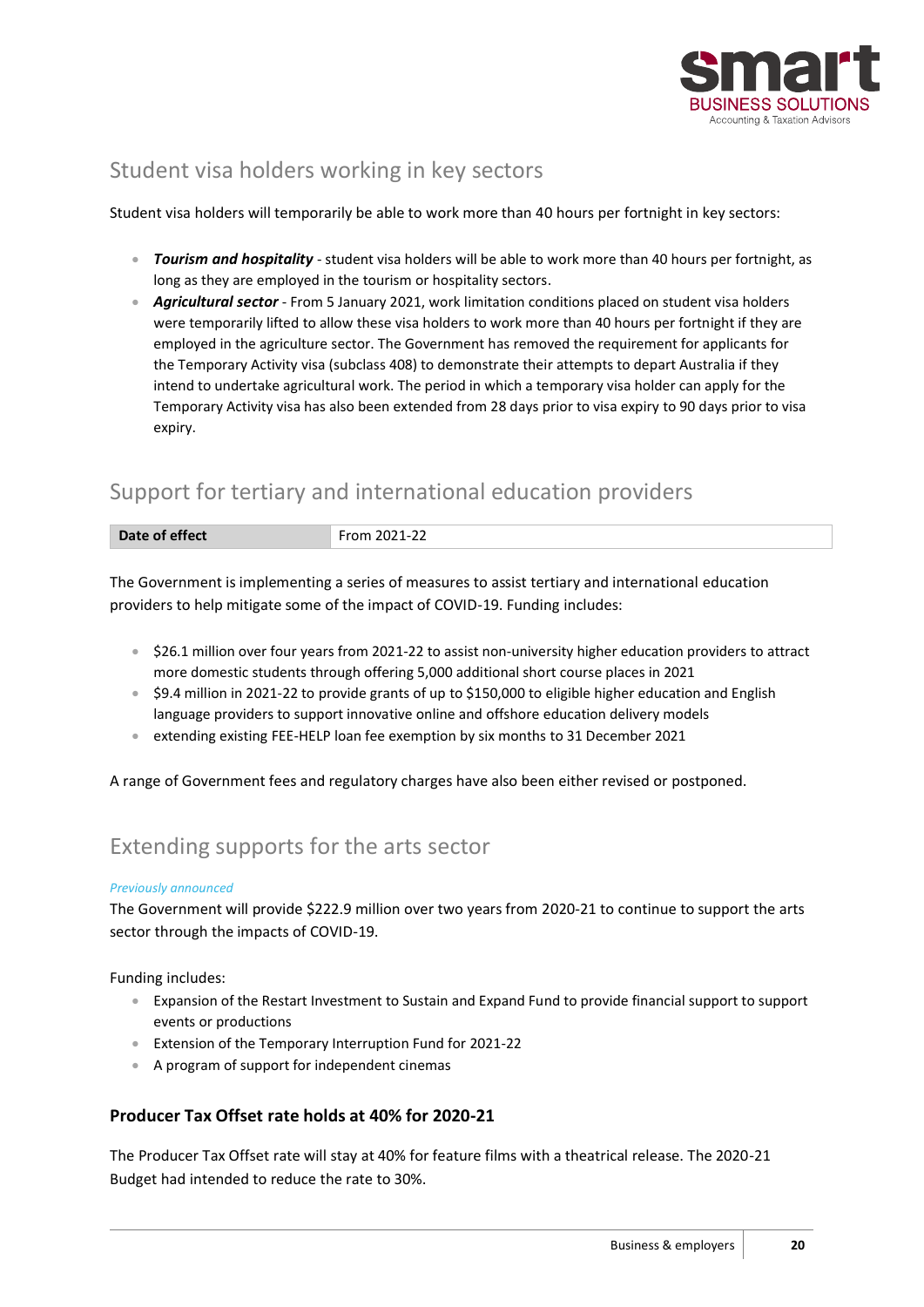

#### <span id="page-20-0"></span>Heavy road vehicle charge increase

**Date of effect** 1 July 2021

The Heavy Vehicle Road User Charge will increase from 25.8 cents per litre to 26.4 cents per litre from 1 July 2021.

# <span id="page-20-1"></span>New avenue for small business to 'pause' ATO debt recovery

#### *Previously announced*

| Date of effect | Date of Royal Assent of the enabling legislation |
|----------------|--------------------------------------------------|

Small businesses with an aggregated turnover of less than \$10 million per year will be able to apply to the Small Business Taxation Division of the Administrative Appeals Tribunal (AAT) to pause or modify ATO debt recovery action until their underlying case is decided.

Currently, small business can only pause ATO debt recovery action in the courts. This new avenue will enable a small business to pause ATO debt recovery until their case has been heard by the AAT.

#### 4 Media release - [Making it easier for small business to pause debt recovery action](https://ministers.treasury.gov.au/ministers/josh-frydenberg-2018/media-releases/making-it-easier-small-business-pause-debt-recovery)

### <span id="page-20-2"></span>Early engagement process for foreign businesses

| Date of effect | 2021<br>lulv<br>____<br>. |
|----------------|---------------------------|

The ATO will introduce a new early engagement service specifically aimed at foreign businesses that are looking to invest in Australia. The service aims to provide confidence to foreign investors on how the Australian tax laws will apply and will be tailored to specific investors. It is envisaged that the ATO's service will accommodation specific project timeframes and provide access to expedited private rulings.

### <span id="page-20-3"></span>Automotive R&D tariff concession extended

| <b>PULL VI LIILLE</b> | - |
|-----------------------|---|
|                       |   |

The automotive research and development tariff concession will be extended for a further four years until 30 June 2025. Companies registered under the *Automotive Transformation Scheme Act 2009* as at 31 December 2020 will continue to be able to claim a tariff concession of up to 5% on the value of imports used for automotive research and development in Australia.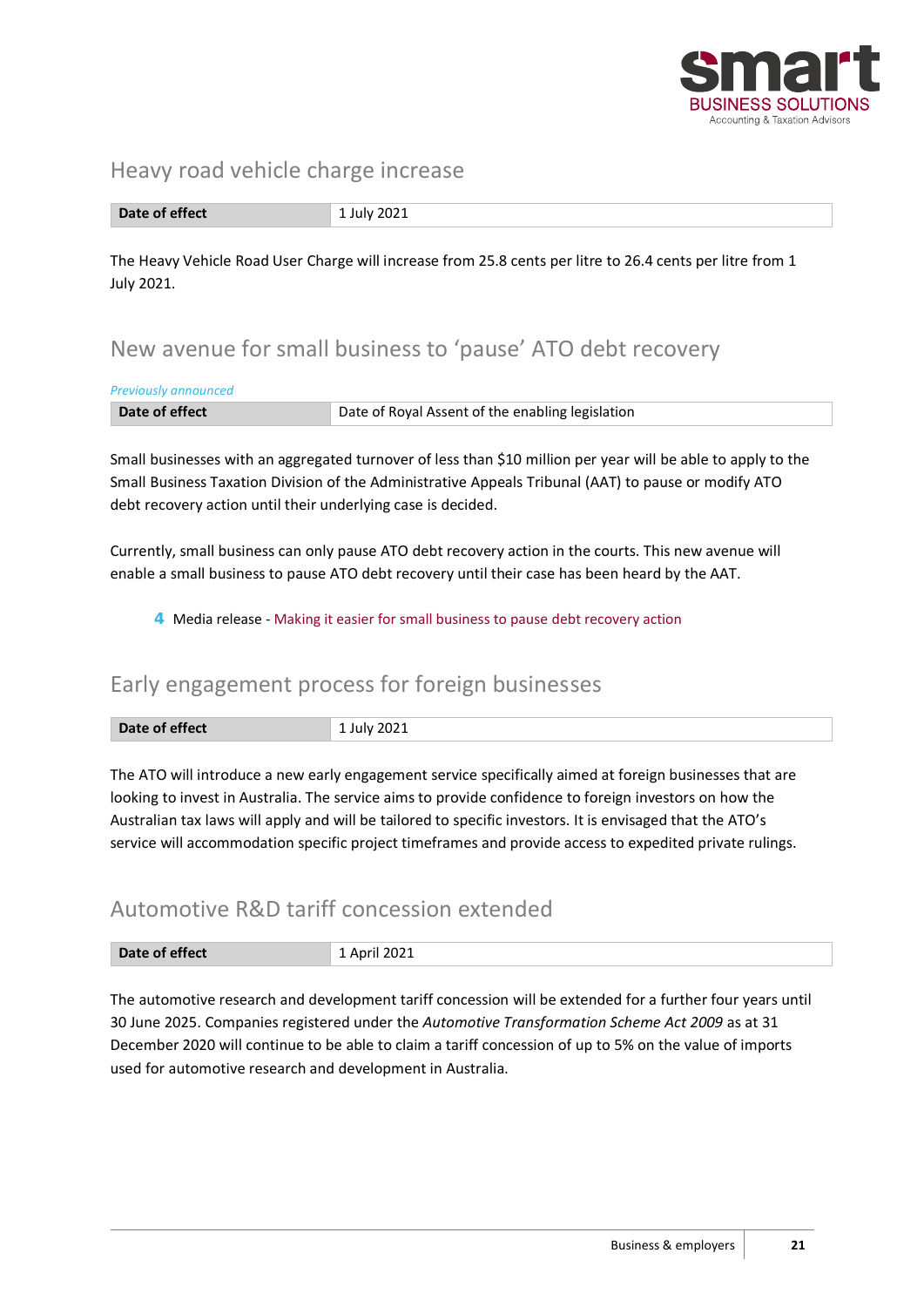

# <span id="page-21-0"></span>183-day test modified for NZ sportspeople and support staff

**Date of effect** 2020-21 and 2021-22 income and FBT years

COVID-19 has meant that a number of New Zealand sportspeople and teams have been based in Australia for an extended period of time. Under the 183 day test in the double tax agreement between Australia and New Zealand, these sportspeople and support staff could be exposed to tax in Australia. The Government will ensure New Zealand maintains its primary taxing right in relation to sporting teams and support staff who are located in Australia for league competitions because of COVID-19.

### <span id="page-21-1"></span>Further insolvency reforms

The Government has announced that it will further streamline insolvency laws:

- *Review of trusts* Review how trusts (a common vehicle for SME businesses) are treated under insolvency laws.
- *Review future of safe harbour trading provisions* introduced in 2017, the safe harbour trading provisions provided breathing space for distressed businesses to trade out of debt. These rules will be reviewed to determine if they remain fit for purpose.
- *Review of schemes of arrangement*  introduction of a moratorium on creditor enforcement while schemes are being negotiated.
- *Increase in statutory demand threshold*  the threshold at which creditors can issue a statutory demand on a company will increase from \$2,000 to \$4,000.
	- 4 Media release [Further insolvency reforms to support business dynamism](https://ministers.treasury.gov.au/ministers/josh-frydenberg-2018/media-releases/further-insolvency-reforms-support-business-dynamism)

# <span id="page-21-2"></span>Additional international information exchange countries

From 1 January 2022, the list of jurisdictions that have an effective information sharing agreement with Australia will be updated to include Armenia, Cabo Verde, Kenya, Mongolia, Montenegro and Oman.

Residents of listed jurisdictions are eligible to access the reduced Managed Investment Trust (MIT) withholding tax rate of 15% on certain distributions, instead of the default rate of 30%.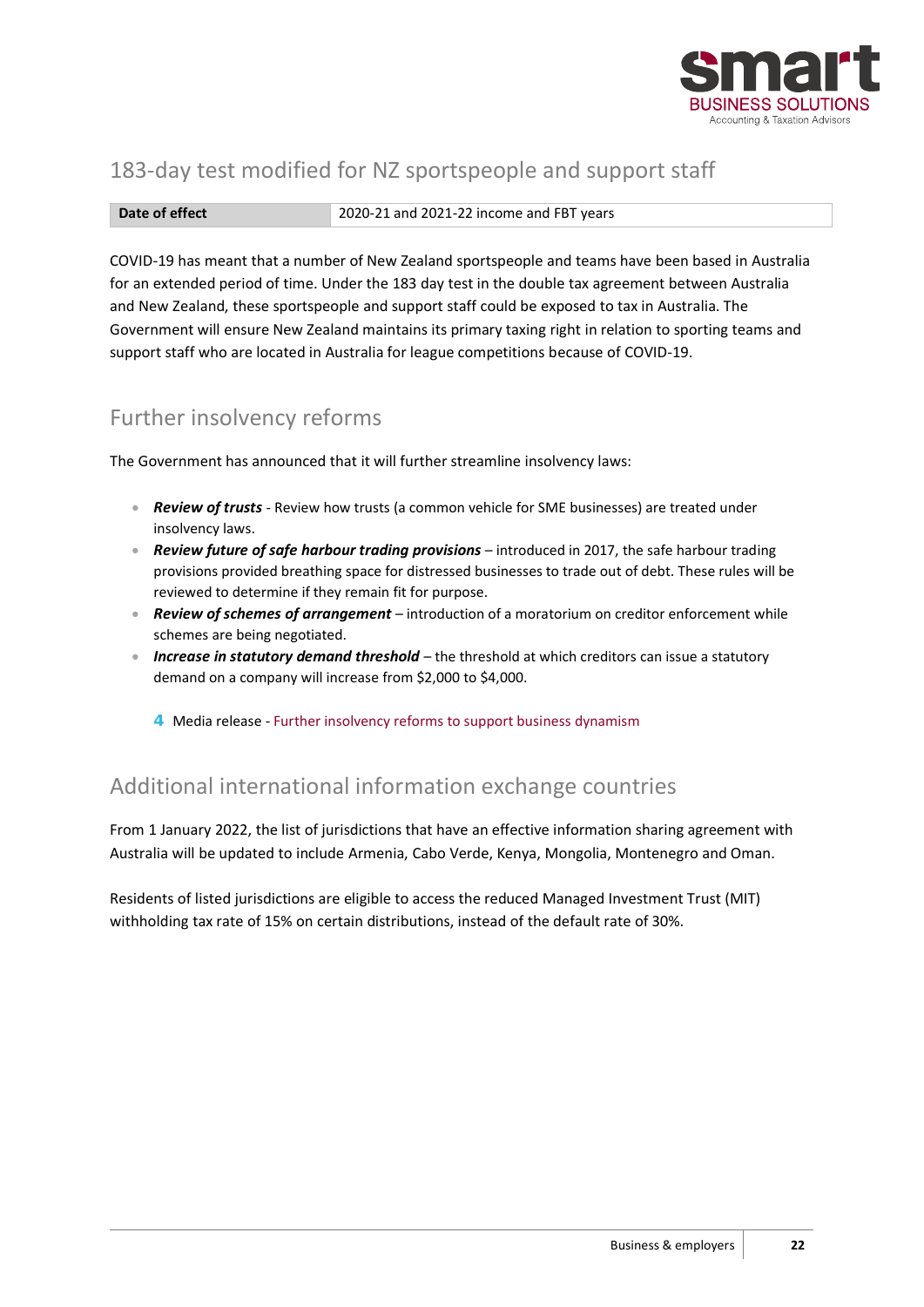

# <span id="page-22-0"></span>Education, skills & training

# <span id="page-22-1"></span>Apprenticeship scheme uncapped

*Boosting Apprenticeship Commencements* provides a 50% wage subsidy to employers and Group Training Organisations to take on new apprentices and trainees. The measure will uncap the number of eligible places and increase the duration of the 50% wage subsidy to 12 months from the date an apprentice or trainee commences with their employer.

From 5 October 2020 to 31 March 2022, businesses of any size can claim the Boosting Apprenticeship Commencements wage subsidy for new apprentices or trainees who commence during this period. Eligible businesses will be reimbursed up to 50% of an apprentice or trainee's wages of up to \$7,000 per quarter for 12 months.

- 4 Media release [Thousands Of New Apprentice And Trainee Jobs](https://www.pm.gov.au/media/thousands-new-apprentice-and-trainee-jobs)
- 4 [Boosting Apprenticeship Commencements](https://www.dese.gov.au/boosting-apprenticeship-commencements)

# <span id="page-22-2"></span>Digital skills training

#### *Previously announced*

As part of its Digital Economy Strategy package, the Government has committed to \$100m in funding to support digital skills development including:

- *Digital Skills Cadetship Trials* working with industry, the Government will trial 4 to 6 month cadetships for digital careers comprising formal training with on-the-job learning.
- *Expansion of Cyber Security Skills Partnership Innovation Fund* Additional funding for education providers that improve the quality or availability of cyber security professionals in Australia.
- *Next Generation Graduates Programs – AI & next gen technologies* a competitive national scholarship program cofounded with universities and industry:
	- the Next Generation Artificial Intelligence Graduates Program to attract and train up to 234 homegrown, job-ready AI specialists through competitive national scholarships
	- the Next Generation Emerging Technology Graduates Program to attract and train up to an additional 234 home-grown, job-ready specialists in other emerging technologies, such as robotics, cyber security, quantum computing, blockchain and data through competitive national scholarships.
	- 4 Media release [A modern digital economy to secure Australia's future](https://ministers.treasury.gov.au/ministers/josh-frydenberg-2018/media-releases/modern-digital-economy-secure-australias-future)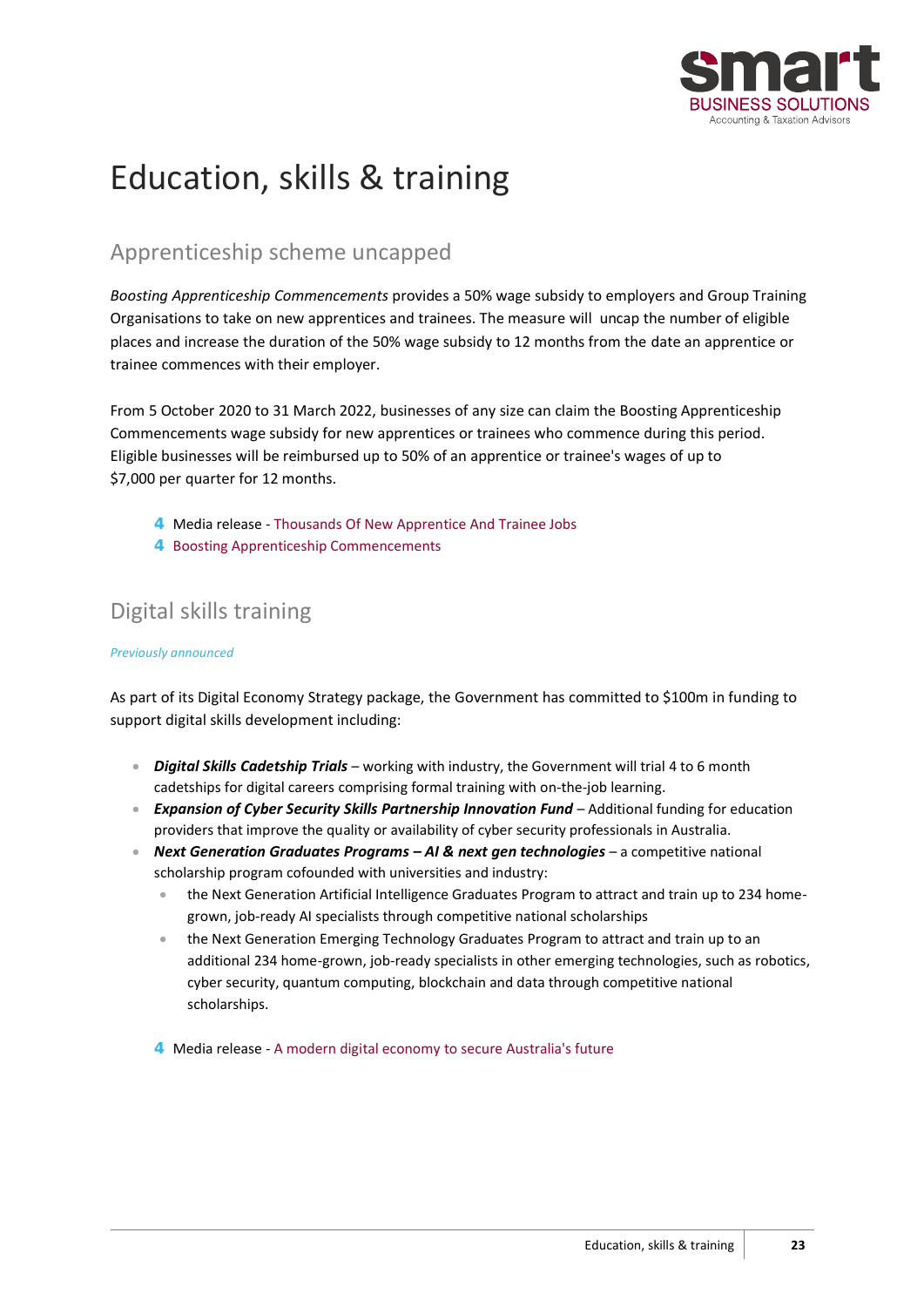

# <span id="page-23-0"></span>Government & regulators

#### <span id="page-23-1"></span>New compliance requirements for NFP income tax exemptions

| ÆТ<br>mer<br>$D$ utt vi viisiin<br>---- | ZUZS |
|-----------------------------------------|------|

The Government will invest \$1.9m for the ATO to build an online system to enhance the transparency of income tax exemptions claimed by not-for-profit entities (NFPs).

Currently non-charitable NFPs can self-assess their eligibility for income tax exemptions, without an obligation to report to the ATO. From 1 July 2023, the ATO will require income tax exempt NFPs with an active Australian Business Number (ABN) to submit online annual self-review forms with the information they ordinarily use to self-assess their eligibility for the exemption. This measure will ensure that only eligible NFPs are accessing income tax exemptions.

# <span id="page-23-2"></span>Government, the digital economy and digital security

#### *Previously announced*

As part of its Digital Economy Strategy package, the Government has committed to invest in the frameworks and infrastructure to strength the security of data, manage consumer rights, and enhance the Government's interaction.

- **Networks and cybersecurity** over \$50m has been committed to strengthen the rollout of 5G and 6G mobile networks, develop a National Data Security Action Plan, improve the resilience of Government infrastructure using Cyber Hubs, and \$16.4m to improve mobile connectivity in bushfire peri-urban prone areas.
- *\$500m on myGov and My Health Record*  the Government will overhaul myGov now the primary access point for Government services, and My Health Record - adding support for COVID-19 testing and vaccinations, connecting Residential Aged Care Facilities and connecting specialists in private practice and delivering improved telehealth, emerging virtual healthcare initiatives and digitised support across all stages of healthcare.
- *Data security and rights* \$113m to delivering Australia's first data strategy to bring data management and regulation up to speed with technology, expansion of data rights to energy industry (launched in banking in 2021), and the development of a 3D Australian 'digital atlas'.
	- 4 Media release [A modern digital economy to secure Australia's future](https://ministers.treasury.gov.au/ministers/josh-frydenberg-2018/media-releases/modern-digital-economy-secure-australias-future)
	- 4 [Cyber security, safety and trust](https://digitaleconomy.pmc.gov.au/fact-sheets/cyber-security-safety-and-trust)
	- 4 [Enhancing Government service delivery](https://digitaleconomy.pmc.gov.au/fact-sheets/enhancing-government-service-delivery)
	- 4 [Data and the digital economy](https://digitaleconomy.pmc.gov.au/fact-sheets/data-and-digital-economy)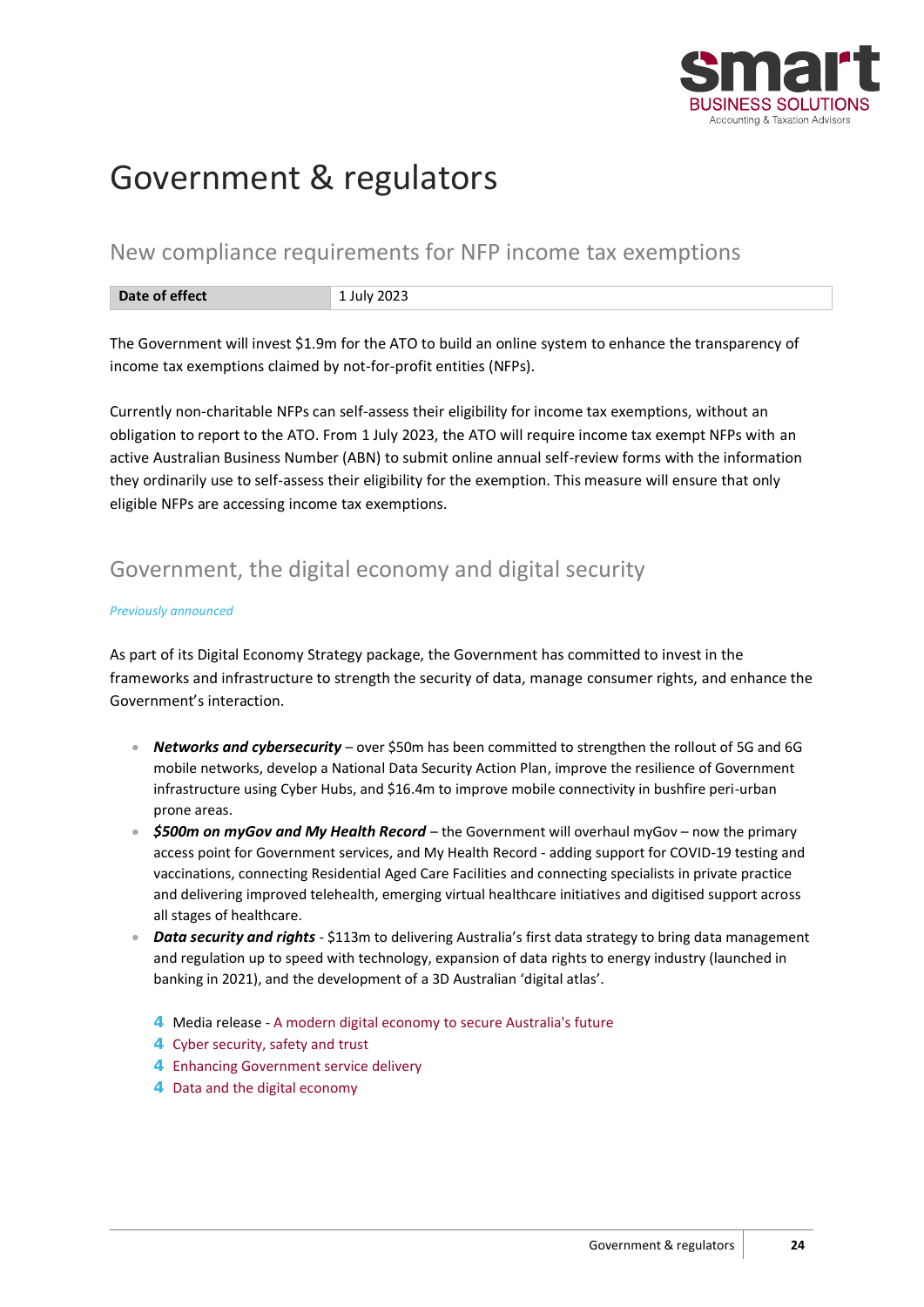

# <span id="page-24-0"></span>\$850m to protect and develop farming

#### *Previously released*

A package of measures is aimed at protecting and enhancing the farming sector, much of it focussed on biosecurity and stewardship. Specific initiatives relate to African Swine Fever and the Khapra Beetle, but much of the package is in the development of biosecurity diagnostic tools and analytics across multiple contact points – cargo, international mail, air travellers, container cargo.

#### Measures include:

- \$400.1 million to strengthen biosecurity;
- \$32.1 million to extend opportunities to reward farmers for the stewardship of their land;
- \$29.8 million to grow the agricultural workforce;
- \$15.0 million to improve trade and market access; and
- \$129.8 million to deliver a National Soils Strategy.
	- 4 Media release [Budget securing Australia's recovery with better deal for farmers](https://minister.awe.gov.au/littleproud/media-releases/budget-securing-australias-recovery-better-deal-farmers)
	- 4 Media Release [Biosecurity for a safe Australia and thriving farming sector](https://minister.awe.gov.au/littleproud/media-releases/biosecurity-package)

# <span id="page-24-1"></span>Gas fired recovery

The Government has committed to \$58.6 million to support key gas infrastructure projects and unlock new gas supply.

### <span id="page-24-2"></span>COVID-19 vaccine response

The Government will provide \$1.9 billion over five years from 2020-21 to distribute and administer COVID-19 vaccines to residents of Australia.

### <span id="page-24-3"></span>Women's safety

The Government has committed \$998.1 million over four years for initiatives to reduce, and support the victims of Family, Domestic and Sexual Violence (FDSV) against women and children. Initiatives include a new National Partnership with the states and territories to expand the funding of frontline FDSV support Services, \$5,000 grants for women fleeing domestic violence, programs to support refugee and migrant women, programs to support Aboriginal and Torres Strait Islander women and children who have experienced or are experiencing family violence, along with a range of prevention campaigns.

Funding has also been provided for vulnerable women and children accessing the legal system and family support services.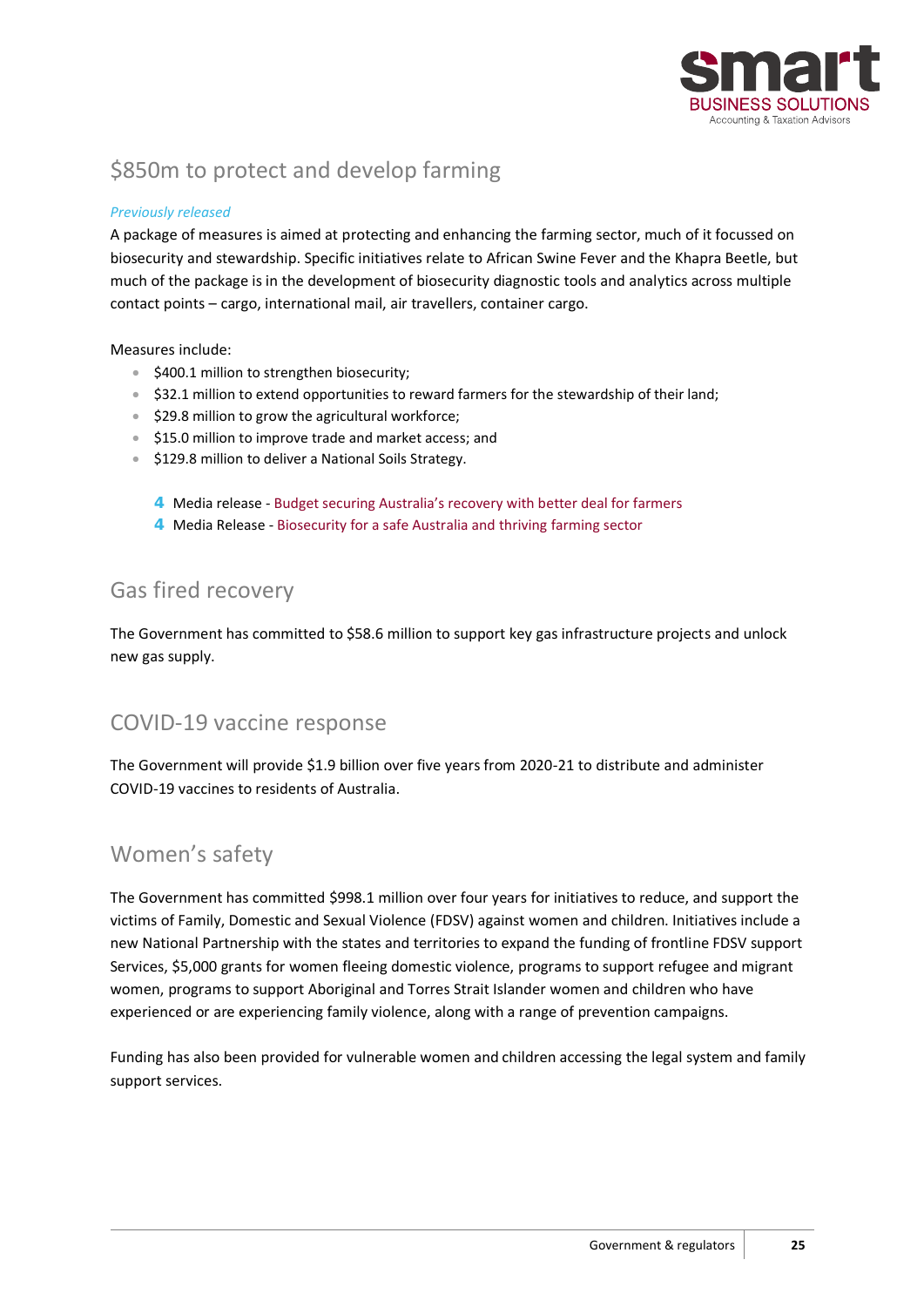

# <span id="page-25-0"></span>Response to aged care

As previously announced, the Government has committed a \$17.7 billion whole-of-government response to the recommendations of the Royal Commission into Aged Care Quality and Safety to improve safety and quality and the availability of aged care services. This includes:

- \$6.5 billion will be spent over four years to release 80,000 additional home care packages over two years from 2021-22 – bringing the total number to 275,598 by June 2023.
- Just under \$700 million to improve access and infrastructure
- \$783 million to provide greater access to respite care services and payments to support carers
- \$272.5 million for dedicated face to face support services to navigate the aged care system
- \$365.7 million to support health care within aged care facilities
- \$200 million for a new rating system of aged care providers
- \$3.9 billion to increase front line care
- \$3.2 billion to support aged care providers through a new Government-funded Basic Daily Fee supplement of \$10 per resident per day, while continuing the 30% increase in the homelessness and viability supplements
- \$216.7 million to upskill the workforce and enhance nurse leadership and clinical skills through additional nursing scholarships and places in the *Aged Care Transition to Practice Program*

### <span id="page-25-1"></span>Mental health and suicide prevention

The \$2 billion National Mental Health and Suicide Prevention Plan funds a range of initiatives including the enhancement and expansion of digital mental health services, universal aftercare for those who have made a suicide attempt, and a network of Head of Health adult mental health centres and satellites to provide coordinated multi-disciplinary care.

# <span id="page-25-2"></span>Royal Commission into defence and veteran suicide

The Government has committed to \$174.2 million over two years from 2021-22 for a Royal Commission into Defence and Veteran Suicide.

### <span id="page-25-3"></span>National Recovery and Resilience Agency established

A new national agency, the National Recovery and Resilience Agency will be created to support local communities during the relief and recovery phases following major disasters and provide advice on policies and programs to mitigate the impact of future major disaster events. \$600m will be invested in a new program of disaster preparation and mitigation, managed by the new agency.

4 Media Release - [Helping Communities Rebuild And Recover From Natural Disasters](https://www.pm.gov.au/media/helping-communities-rebuild-and-recover-natural-disasters)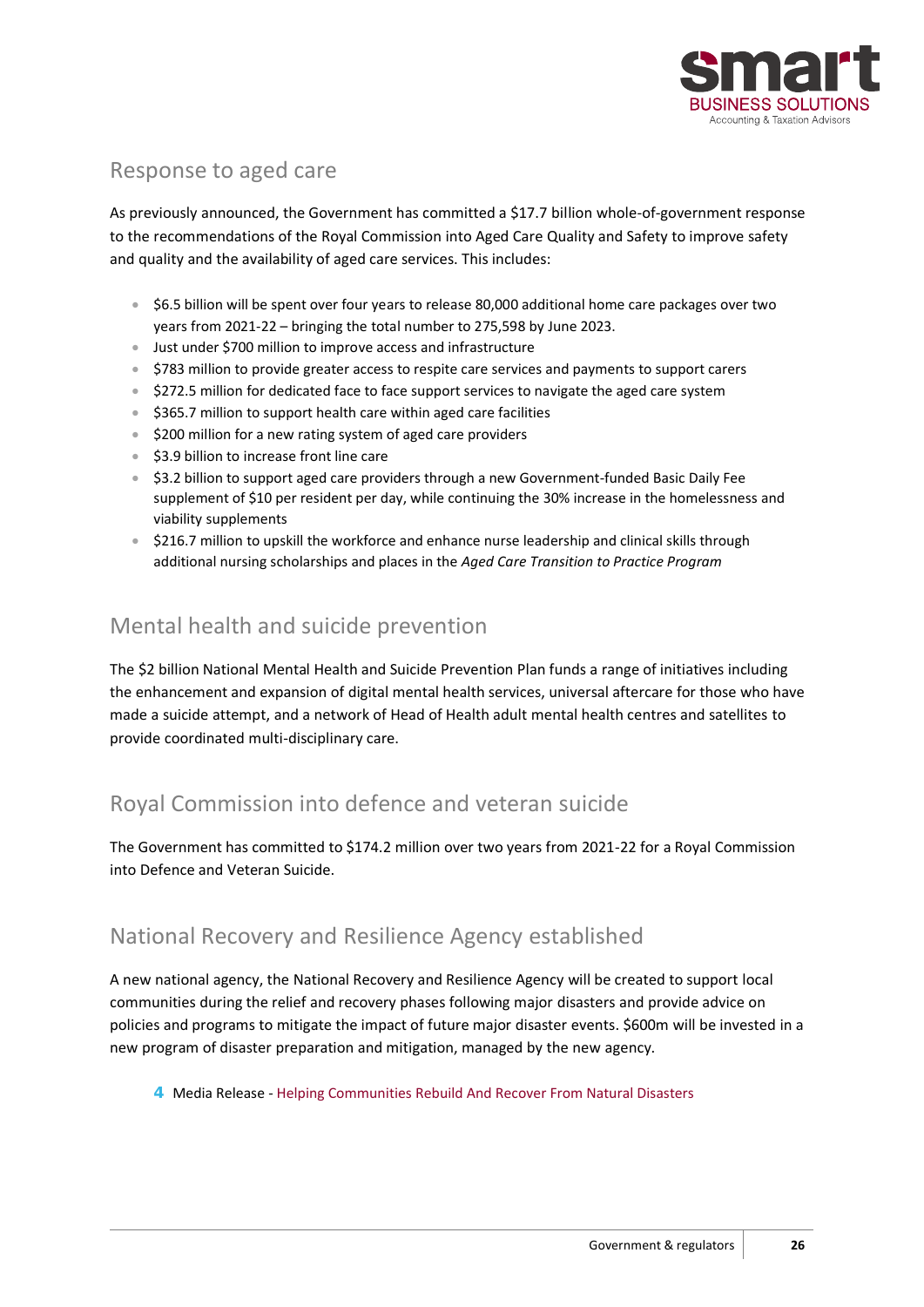

# <span id="page-26-0"></span>**Other**

# <span id="page-26-1"></span>Roads & building projects

<span id="page-26-2"></span>'Shovel ready' projects are high on the Government's agenda.

#### **New South Wales**

Key projects to be funded include:

- Roads
	- \$2.03 billion for the Great Western Highway Upgrade Katoomba to Lithgow Construction of East and West Sections
	- \$400 million for the Princes Highway Corridor Jervis Bay Road to Sussex Inlet Road Stage 1
	- \$240 million for the Mount Ousley Interchange
	- \$100 million for the Princes Highway Corridor Jervis Bay Road Intersection
	- \$87.5 million for M5 Motorway Moorebank Avenue-Hume Highway Intersection Upgrade
	- \$52.8 million for Manns Road Intersection Upgrades at Narara Creek Road and Stockyard Place; and
	- \$48 million for Pacific Highway Harrington Road Intersection Upgrade, Coopernook.
- **Infrastructure** 
	- \$66 million Newcastle airport upgrade to widen the runway to accommodate longer range domestic and international passenger services. The upgrade is expected to complete in 2023. [More](https://www.pm.gov.au/media/jobs-boom-takes-hunter-newcastle-airport-investment).

#### <span id="page-26-3"></span>**Victoria**

Key projects to be funded include:

- \$2 billion for initial investment in a new Melbourne Intermodal Terminal;
- An additional \$307 million for the Pakenham Roads Upgrade;
- An additional \$203.4 million for the Monash Roads Upgrade;
- An additional \$20 million for the Green Triangle and \$15 million for the Melbourne to Mildura Roads of Strategic Importance corridors;
- An additional \$56.8 million for the Hall Road Upgrade;
- An additional \$30.4 million for the Western Port Highway Upgrade;
- \$17.5 million for the Dairy Supply Chain Road Upgrades; and
- \$10 million for the Mallacoota-Genoa Road Upgrade.

#### <span id="page-26-4"></span>**Queensland**

Key projects to be funded include:

- \$400 million for the Inland Freight Route (Mungindi to Charters Towers) Upgrades
- An additional \$400 million for Bruce Highway Upgrades
- \$240 million for the Cairns Western Arterial Road Duplication
- \$178.1 million for the Gold Coast Rail Line Capacity Improvement (Kuraby to Beenleigh) Preconstruction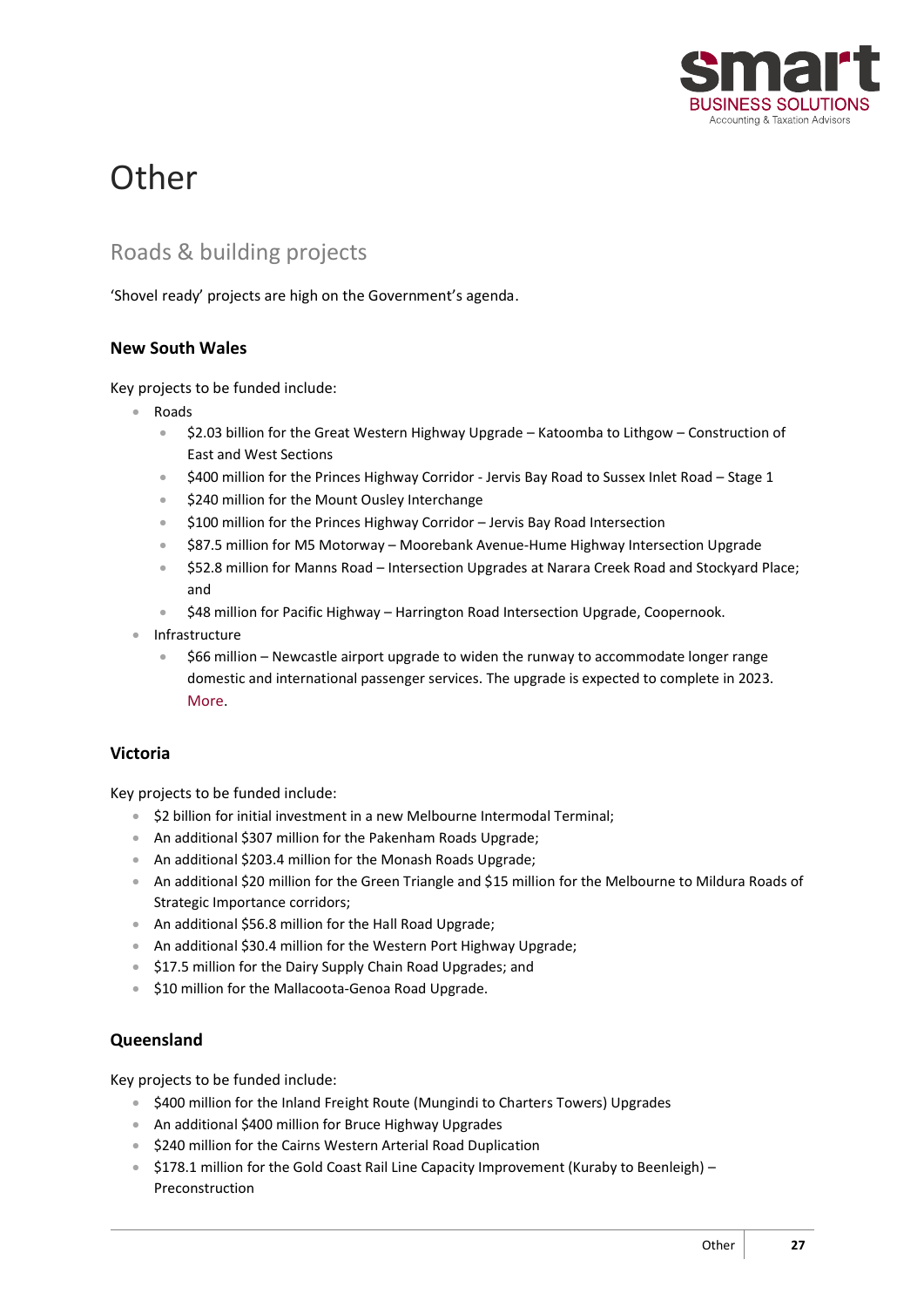

- \$160 million for the Mooloolah River Interchange Upgrade (Packages 1 and 2)
- An additional \$126.6 million for Gold Coast Light Rail Stage 3
- \$35.3 million for the Maryborough-Hervey Bay Road and Pialba-Burrum Heads Road Intersection Upgrade; and
- \$10 million for the Caboolture Bribie Island Road (Hickey Road-King John Creek) Upgrade.

#### <span id="page-27-0"></span>**Northern Territory**

New projects to be funded include:

- \$300k Development Study for a Proposed Tennant Creek Multimodal Facility and Rail Terminal
- \$150m Northern Territory National Network Highway Upgrades (Phase 2)
- \$173.6m Northern Territory Gas Industry Roads Upgrades

#### <span id="page-27-1"></span>**South Australia**

Key projects to be funded include:

- \$2.6 billion allocation of funding for the North-South Corridor Darlington to Anzac Highway;
- \$161.6 million for the Truro Bypass:
- \$148 million for the Augusta Highway Duplication Stage 2;
- An additional \$64 million for the Strzelecki Track Upgrade Sealing;
- An additional \$60 million for the Gawler Rail Line Electrification;
- \$48 million for the Heysen Tunnel Refit and Upgrade Stage 2
- An additional \$27.6 million for the Overpass at Port Wakefield and Township Duplication;
- \$32 million for the Kangaroo Island Road Safety and Bushfire Resilience Package, and
- \$22.5 million for the Marion Road and Sir Donald Bradman Drive Intersection Upgrade

#### <span id="page-27-2"></span>**Tasmania**

Key projects to be funded include:

- \$80 million for the Tasmanian Roads Package Bass Highway Safety and Freight Efficiency Upgrades Package – Future Priorities;
- \$48 million for the Algona Road Grade Separated Interchange and Duplication of the Kingston Bypass;
- \$44 million for the Rokeby Road South Arm Road Upgrades;
- \$37.8 million for the Midland Highway Upgrade Campbell Town North (Campbell Town to Epping Forest);
- \$36.4 million for the Midland Highway Upgrade Oatlands (Jericho to South of York Plains);
- \$35.7 million for the Midland Highway Upgrade Ross (Mona Vale Road to Campbell Town);
- An additional \$24 million for the Port of Burnie Shiploader Upgrade; and
- \$13.2 million for the Huon Link Road.

#### <span id="page-27-3"></span>**ACT**

New projects to be funded include:

- \$2.5m Beltana Road Improvements
- \$132.5m Canberra Light Rail Stage 2A
- \$26.5m William Hovell Drive Duplication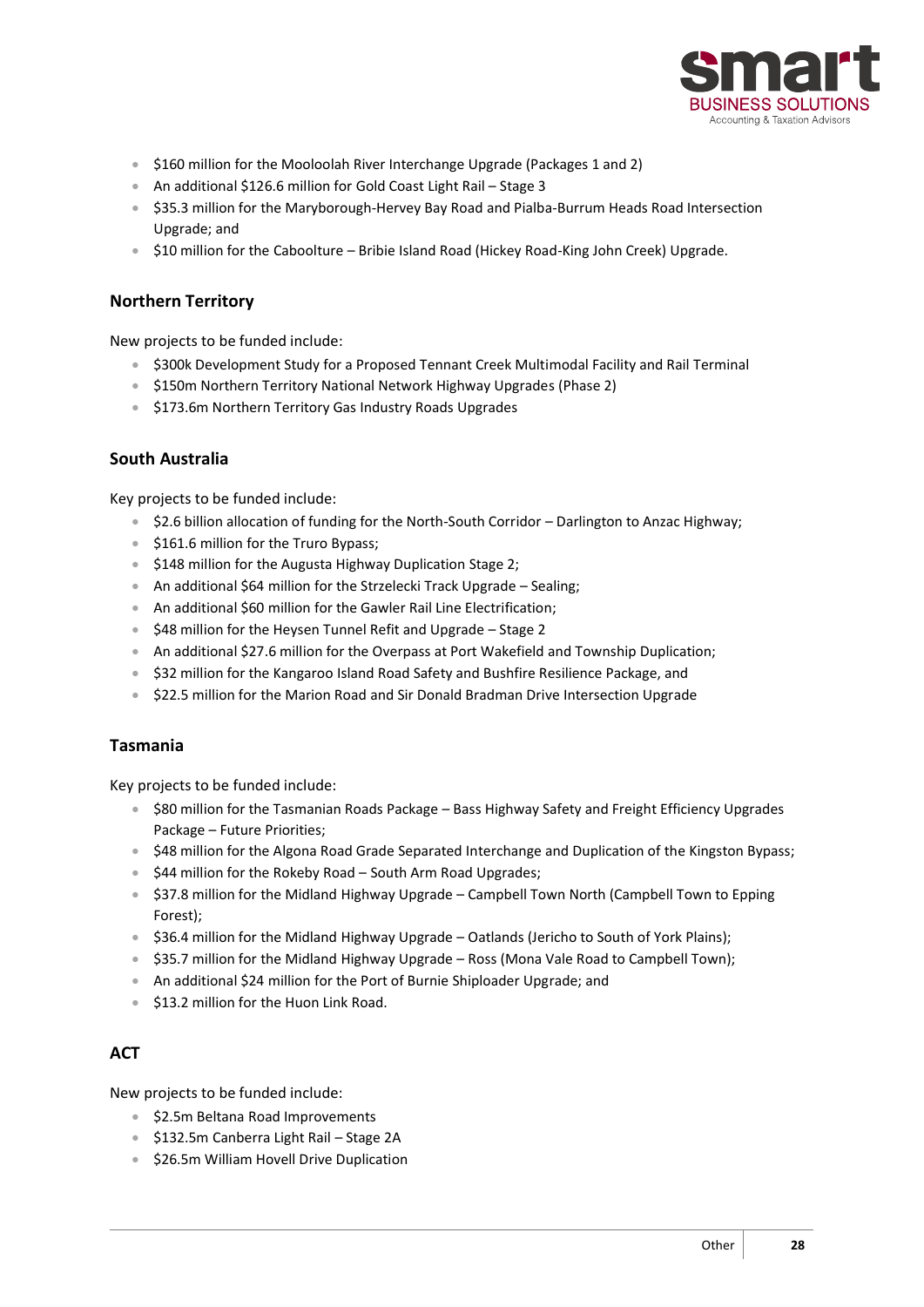

# <span id="page-28-0"></span>The economy

In his Budget speech, the Treasurer stated "Australia is coming back" with unemployment lower than pre pandemic levels (5.6%).

#### **Unemployment rate**



The deficit, thanks in part to surging iron ore prices, is lower than anticipated in the 2020-21 Federal Budget at \$161 billion in 2020-21, a \$52.7 billion improvement to estimates. The underlying cash balance is expected to be a deficit of \$106.6 billion in 2021-22 and continue to improve over the forward estimates to a deficit of \$57 billion in 2024-25. While the deficit is large, it did its job.

Real GDP grew strongly over the latter half of 2020, marking the first time on record when Australia has experienced two consecutive quarters of economic growth above 3% - output is expected to have exceeded its pre-pandemic level in the March quarter of 2021.

Real GDP is forecast to grow by 1.25% in 2020-21, by 4.25% in 2021-22 and 2.5% in 2022-23. After falling by 2.5% in 2020, real GDP is expected to grow by 5.25% in 2021, and by 2.75% in 2022.



#### <span id="page-28-1"></span>**Key budget assumptions**

A population-wide vaccination program is likely to be in place by the end of 2021.

- During 2021, localised outbreaks of COVID-19 are assumed to occur but are effectively contained.
- General social distancing restrictions and hygiene practices will continue until medical advice recommends removing them.
- No extended or sustained state border restrictions in place over the forecast period.
- A gradual return of temporary and permanent migrants from mid-2022. Small phased programs for international students will commence in late 2021 and gradually increase from 2022. The rate of international arrivals will continue to be constrained by state and territory quarantine caps over 2021 and the first half of 2022, with the exception of passengers from Safe Travel Zones.
- Inbound and outbound international travel is expected to remain low through to mid-2022, after which a gradual recovery in international tourism is assumed to occur.